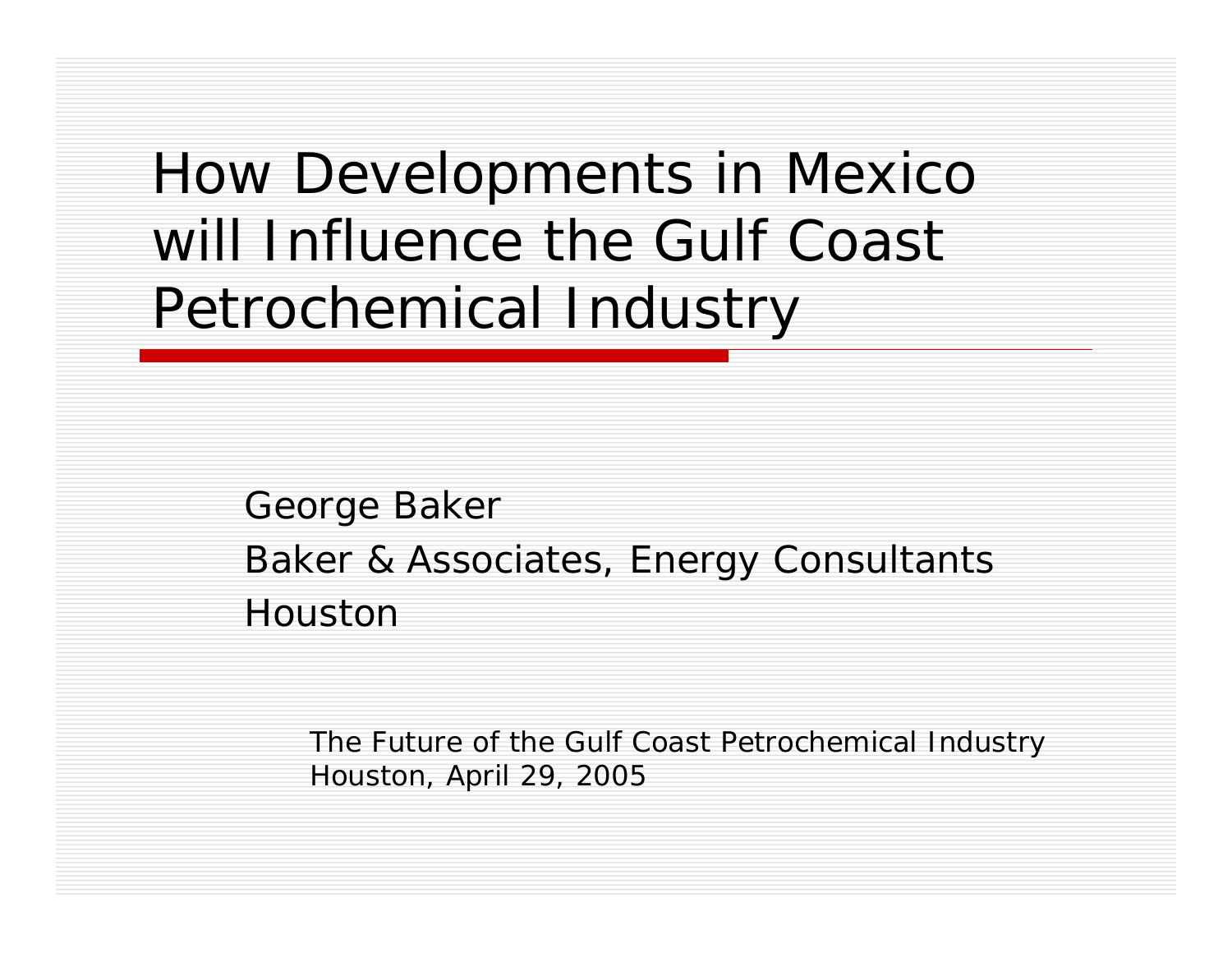# Baker & Associates

- □ Consultants on Mexican oil and gas, chemical and power industries
- Houston-based since 1996
- □ Publisher of Mexico Energy Intelligence, a business and policy reporting service
- □ Publisher of Mexico Energy Press Report based on in-house database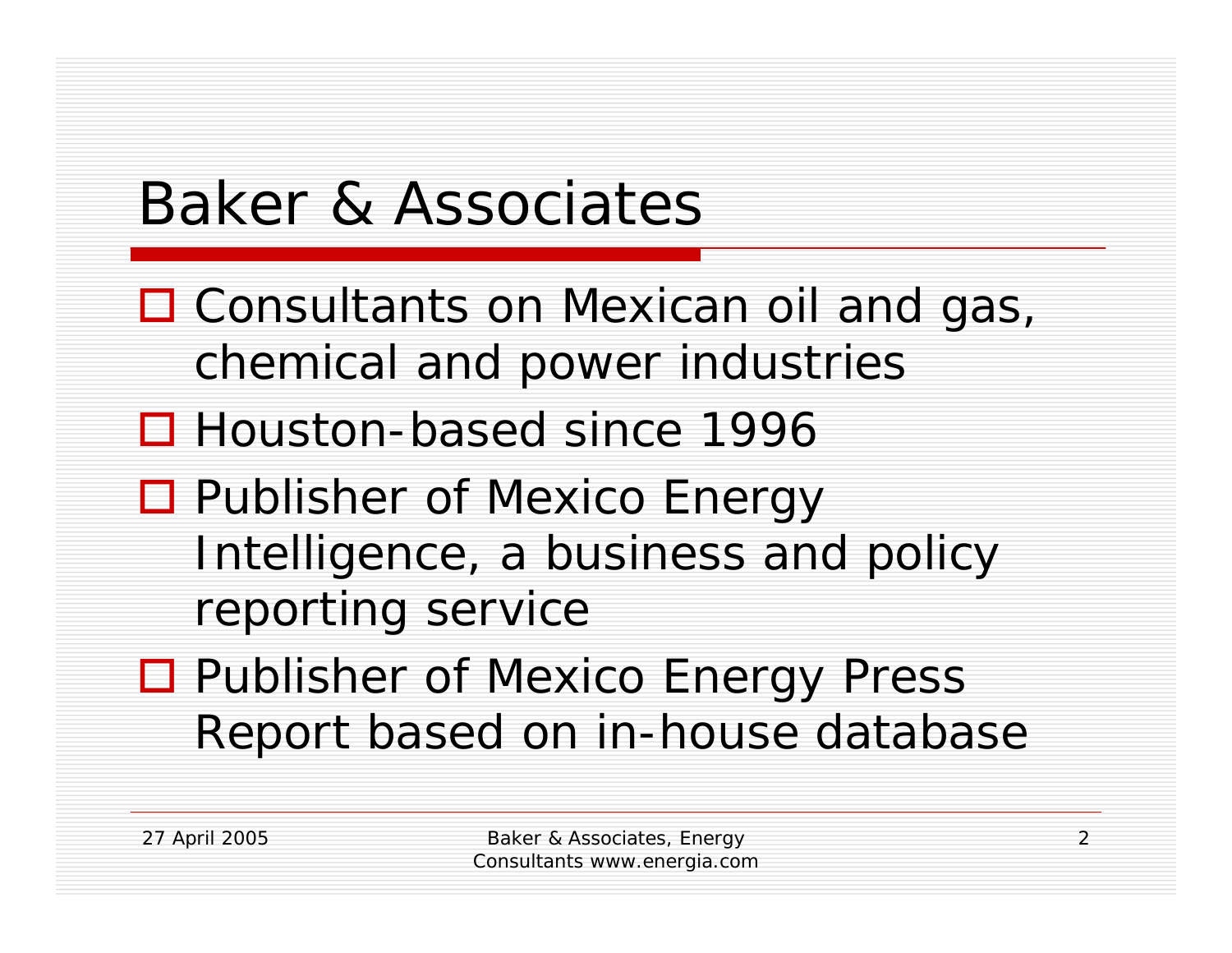# In this presentation

- **□ Briefly consider Caribbean area**
- **□** Review course of Mexican petrochemical industry
- **□ Examine Project Fénix**
- □ Test null hypothesis: Mexico threatens Gulf Coast chemical producers
- **□ Conclusions**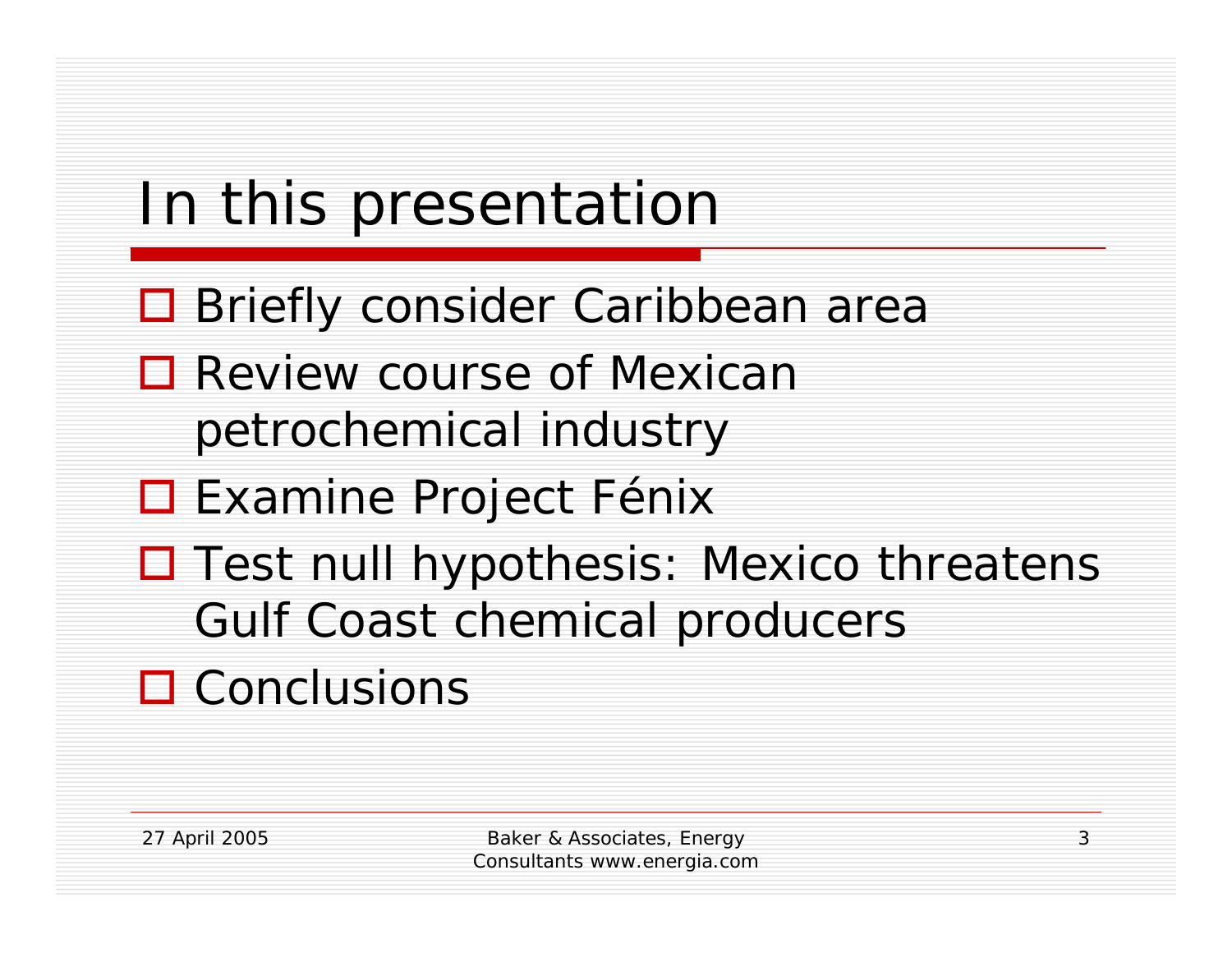# Caribbean: T&T and Venezuela

- **□** Rich endowments of stranded natural gas appropriate for LNG projects
- □ Perceived country risk in Venezuela will limit new investments in capacity
	- Competing claims on resources
	- Centralized decision-making
	- **Politicized organizations**
	- **Legal and policy uncertainty**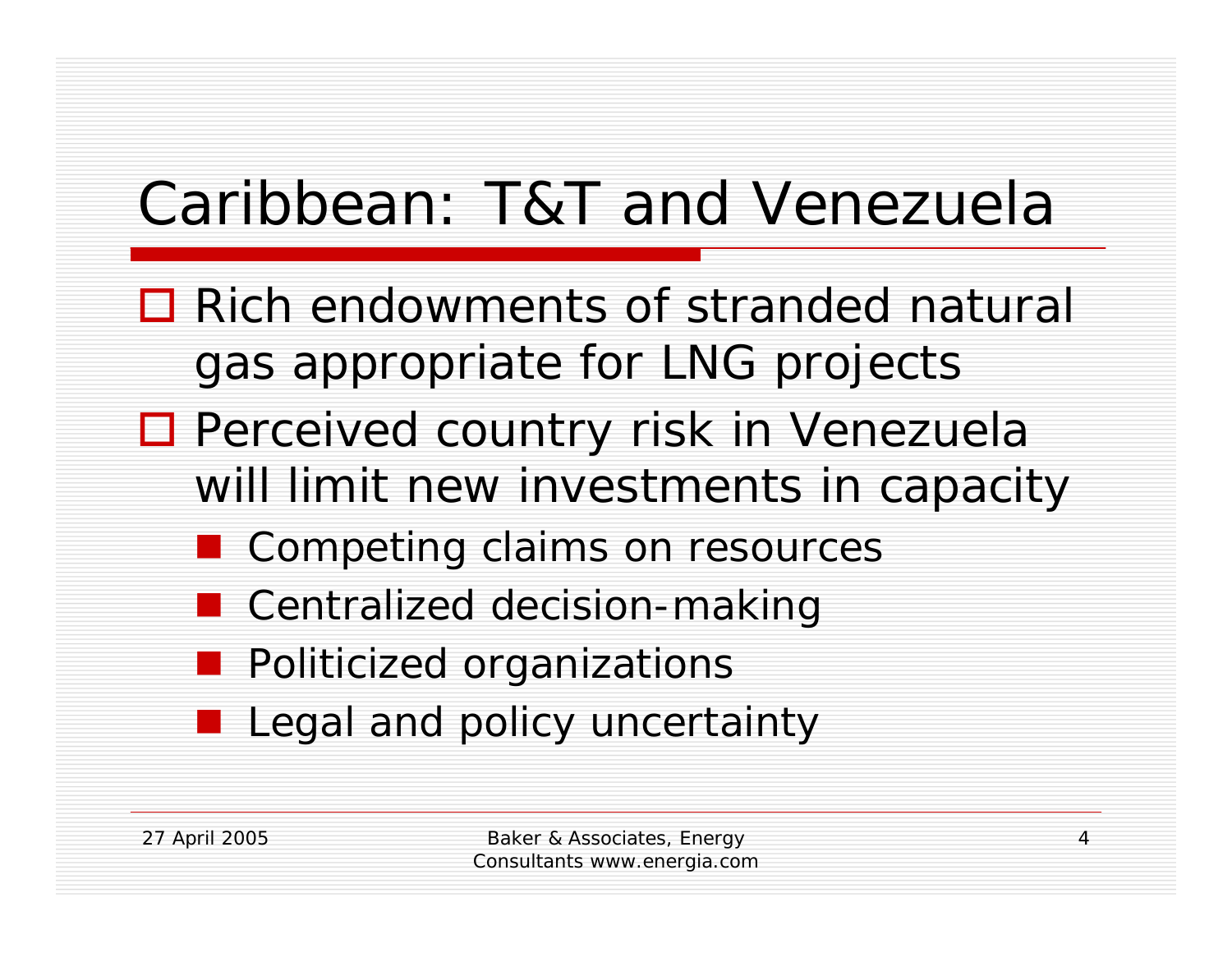## Mexico's chemical business

- □ 1970s Oil Boom led to major Pemex investments in capacity: two major complexes, Morelos and Pajaritos
- Regulations loosened in 1980s and 1990s to allow private investment
- **□** Oil Union opposes privatization
- Result: 20 years of stagnation
- □ Total chemical imports exceed \$10 bn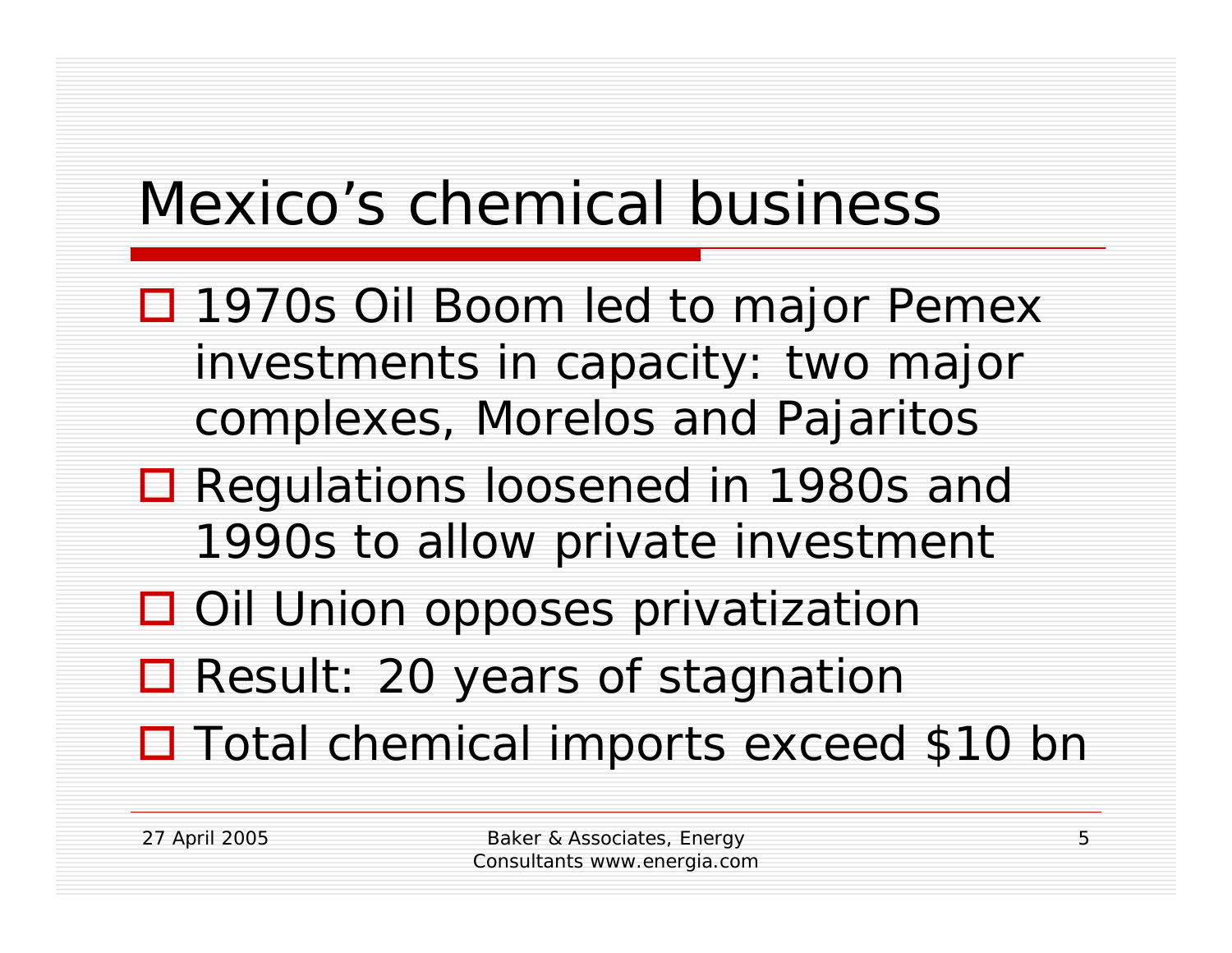

Table 2

#### Evolution of Pemex's petrochemical unit

#### *Fifteen years of uncertainty*

| Date         | Note                                                                                                  |
|--------------|-------------------------------------------------------------------------------------------------------|
|              |                                                                                                       |
| 1991         |                                                                                                       |
| Jul 01, 1991 | Pemex hires consultants to analyze options: SRI, ChemSystems, Arthur D. Little, McKinsey &<br>Company |
| 1995         |                                                                                                       |
|              | Mar 18, 1995 Clash over future of Pemex's petrochemical future: Pemex CEO vs. Oil Union               |
| Jul 01, 1995 | Public tender of Cosoleacaque ammonia plant; canceled in 1996; Energy Minister dismissed              |
| 1996         |                                                                                                       |
|              | Nov 13, 1996 Law changed to allow private investment in products to be produced by Fénix              |
| 1998         |                                                                                                       |
| Jul 01, 1998 | Government puts 49% of Morelos Complex up for international bid, but no bidders                       |
| 2000         |                                                                                                       |
|              | Dec 01, 2000 Raúl Muñoz Leos, former DuPont country manager, appointed to lead Pemex                  |
| 2003         |                                                                                                       |
|              | May 01, 2003 Pemex begins promotion of Fénix; identifies 20 prospective investors, confirms 13        |
|              | Oct 01, 2003 Project Fénix starts to take form                                                        |
| 2004         |                                                                                                       |
|              | Apr 05, 2004 Pemex receives proposals from 7 prospective investors; includes Sabic and Nova           |
| Jul 01, 2004 | Pemex Chemicals abandons "baby" subsidiaries, and restructures into one company                       |
| Oct 21, 2004 | Pemex selects 3 partners: Idesa, Indelpro and Nova Chemicals                                          |
|              | Nov 01, 2004 Former DuPont executive dismissed as CEO of Pemex                                        |
| 2005         |                                                                                                       |
| Apr 15, 2005 | Target date (in Oct. 04) to define site location, investments, markets and capital structure          |
|              | Apr 25, 2005 Project Fénix final plans again delayed                                                  |
| Jun 30, 2005 | Date set (in October 04) for formal agreement among investors and start-up of new company             |
|              |                                                                                                       |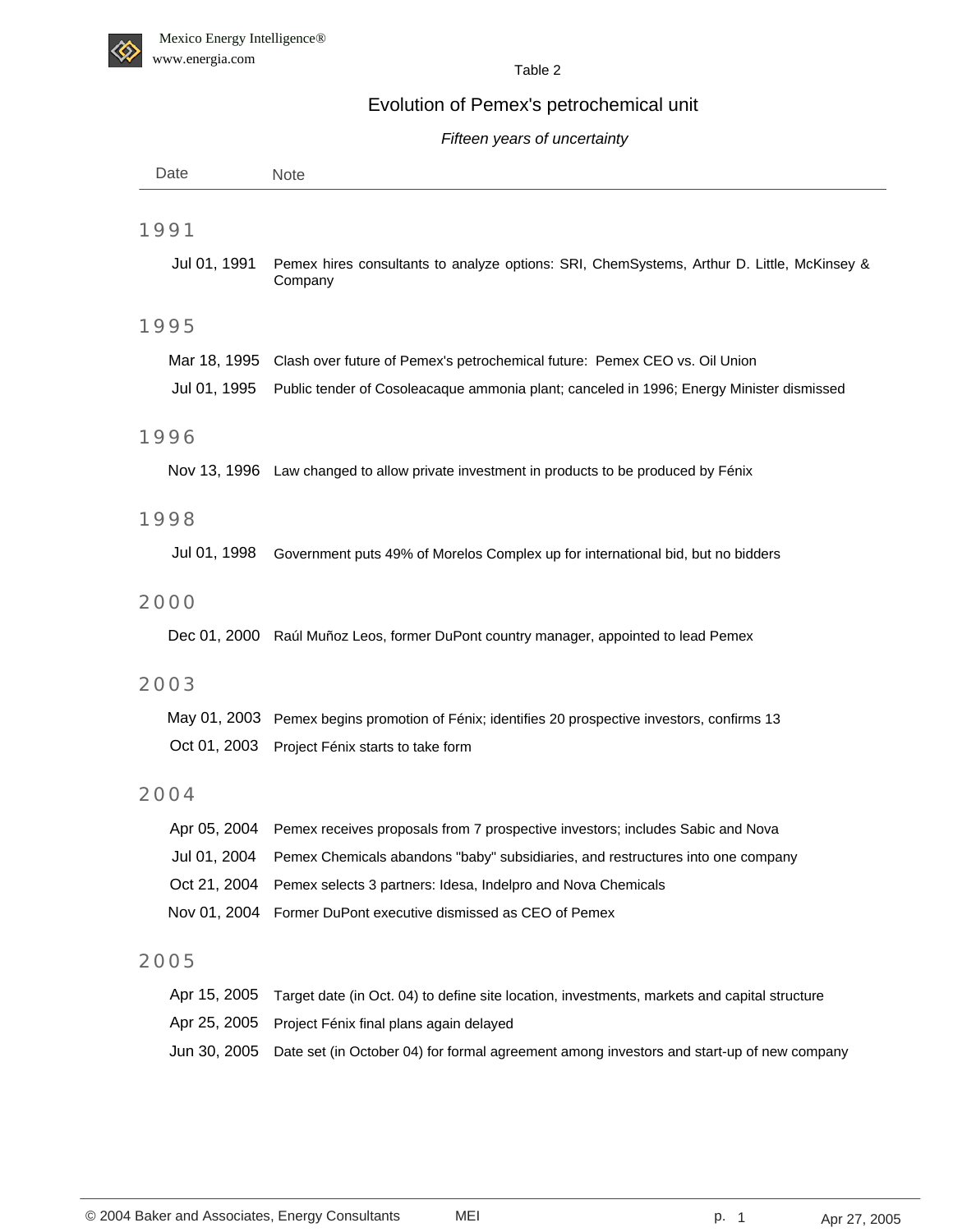### Mexico

#### **Decline of Pemex chemical output since 1993**



Consultants www.energia.com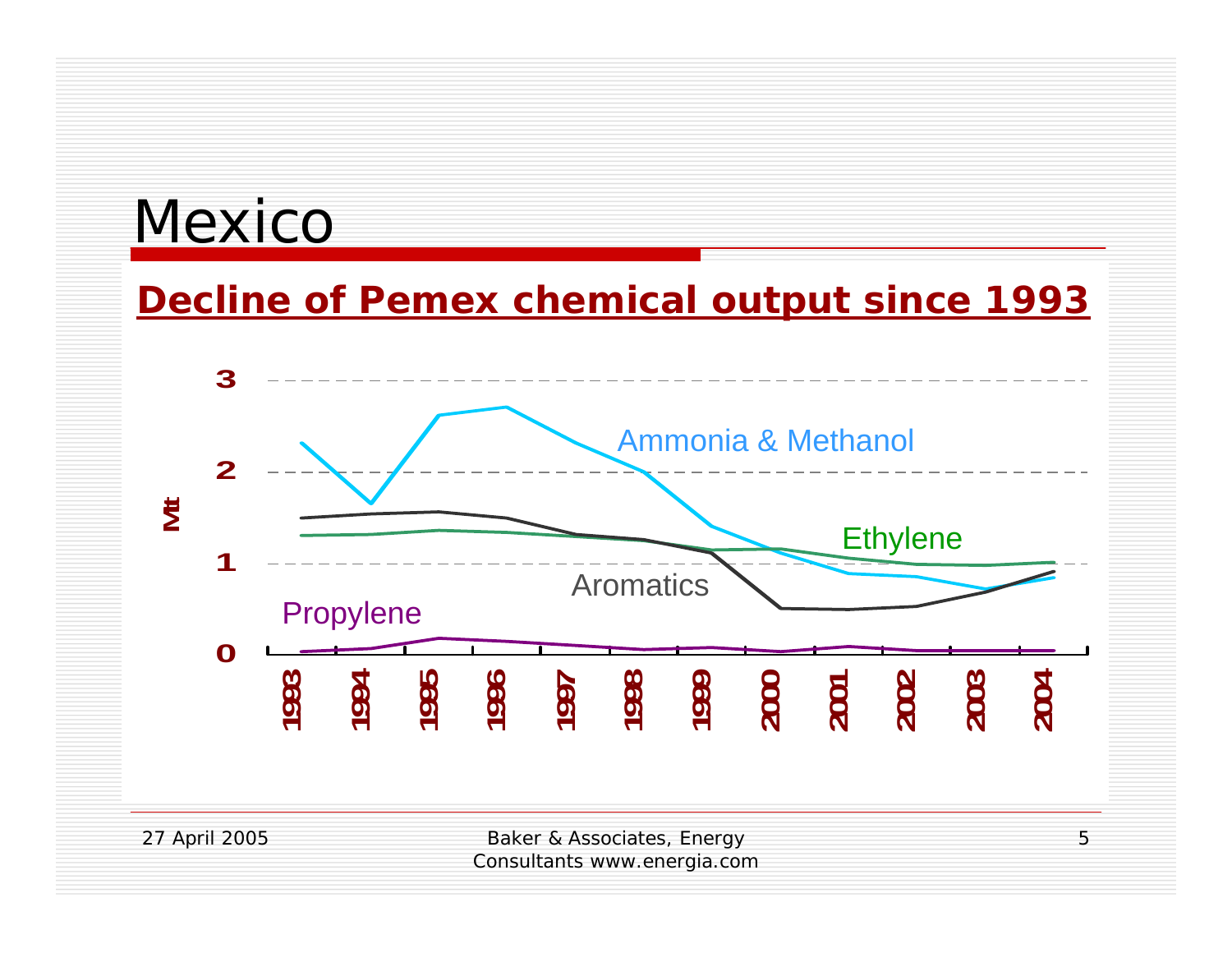### Pemex product exports (KBD & MMcfd\*)

|            | 2002 | 2003      | 2004 | % 03/04 |
|------------|------|-----------|------|---------|
| Total      | 156  | 177       | 151  | $-15%$  |
| <b>LPG</b> | O    | $\bigcap$ | ∩    |         |
| Gasolines  | 71   | 71        | 76   | 7%      |
| Other      | 41   | 73        | 58   | $-21%$  |
| Nat Gas*   | 4    |           | C    |         |

27 April 2005 Baker & Associates, Energy Consultants www.energia.com

7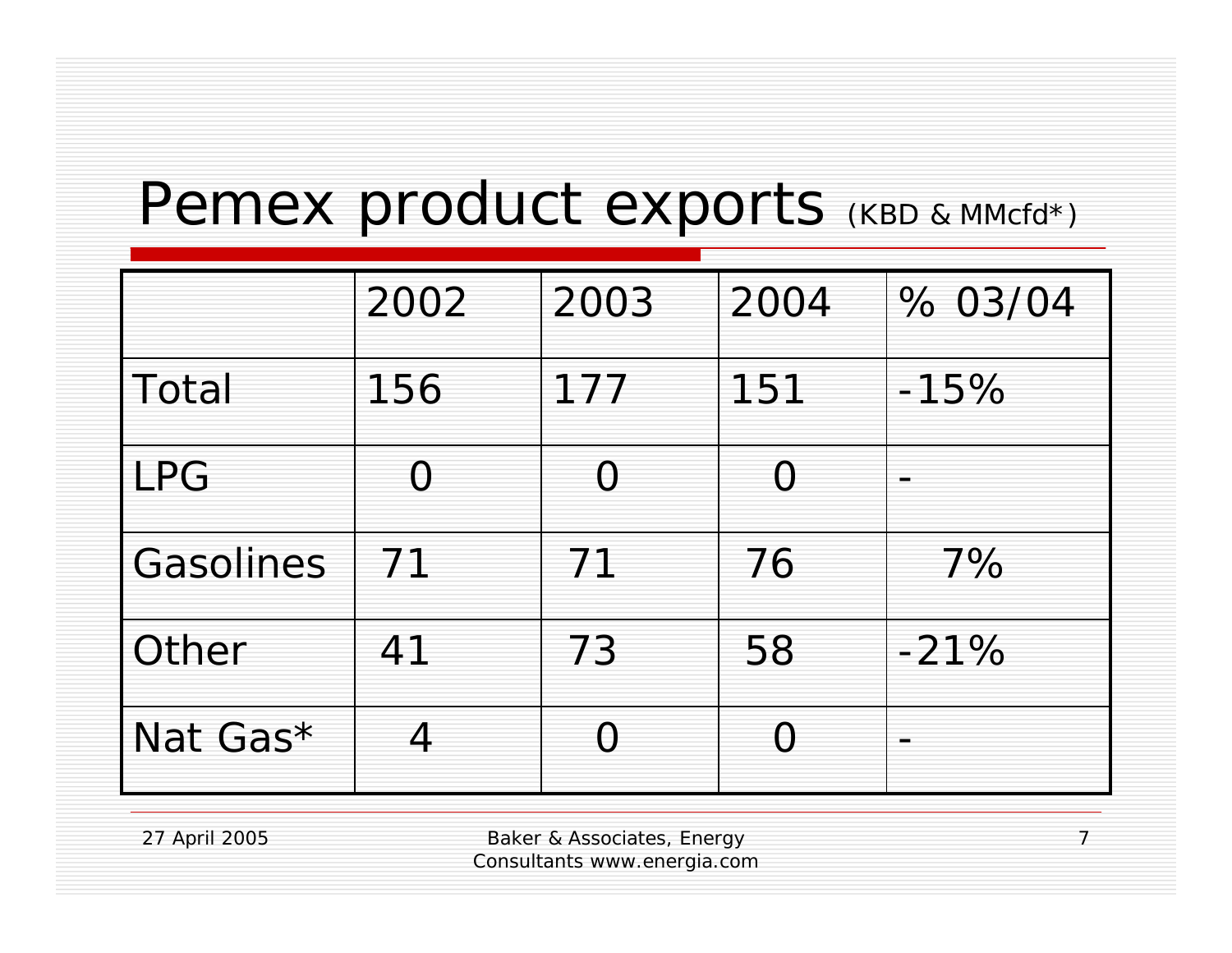### Pemex imports (KBD & MMcfd\*)

|           | 2002 | 2003 | 2004 | % 03/04 |
|-----------|------|------|------|---------|
| Total     | 244  | 200  | 234  | 17%     |
| LPG       | 60   | 56   | 50   | $-11%$  |
| Propane   | 42   | 30   | 34   | 13%     |
| Gasolines | 90   | 54   | 95   | 76%     |
| Nat Gas*  | 592  | 757  | 766  | $1\%$   |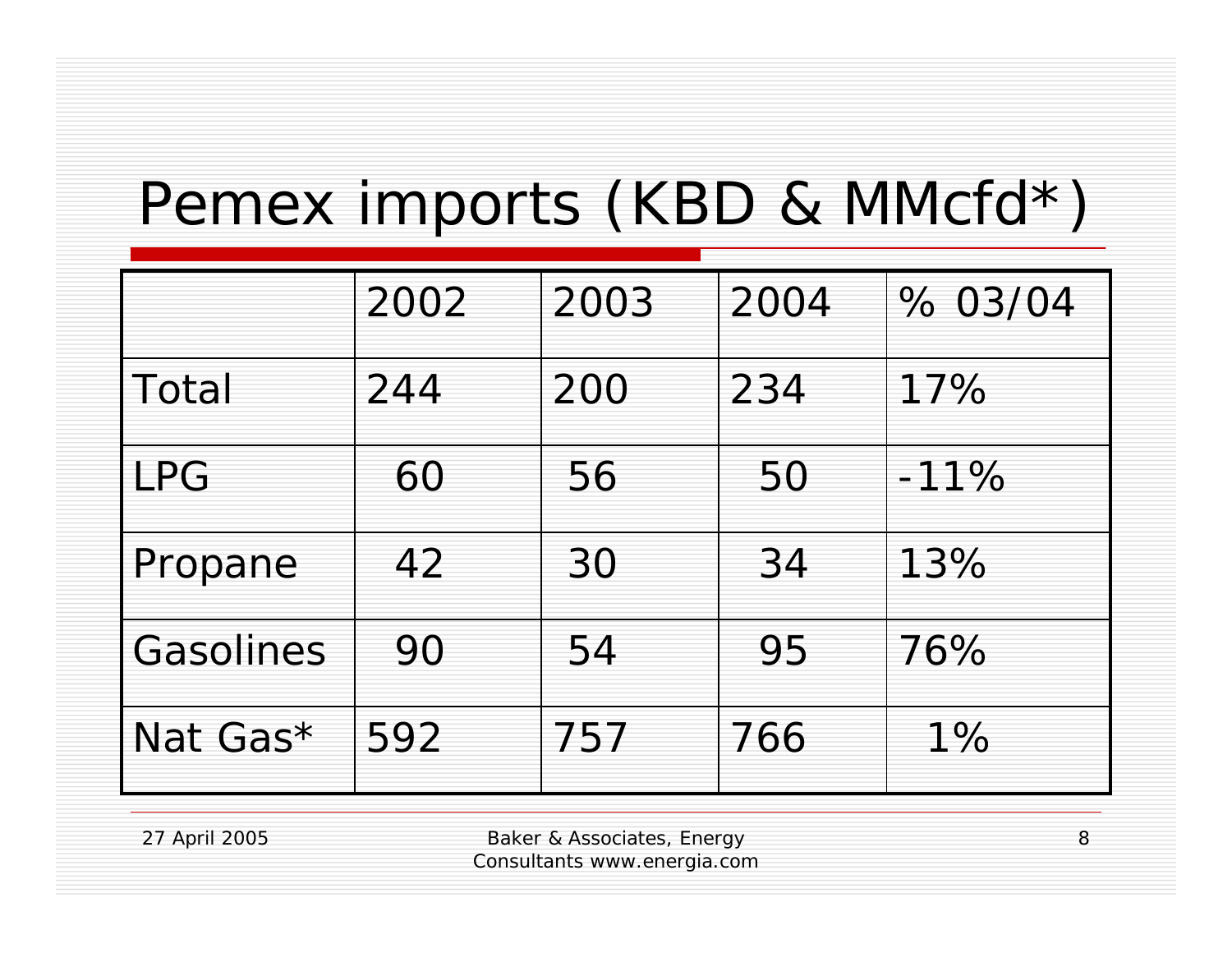# PROJECT "FENIX"

### **□** Basic idea

**T** Two world-scale complexes that use local feedstocks, especially natural gasolines that currently are being exported

### **O** Purposes

- **Develop integrated chemical value chains** of higher-value products
- Reduce the chemical trade deficit (\$10bn)
- **Create economic multiplier effect**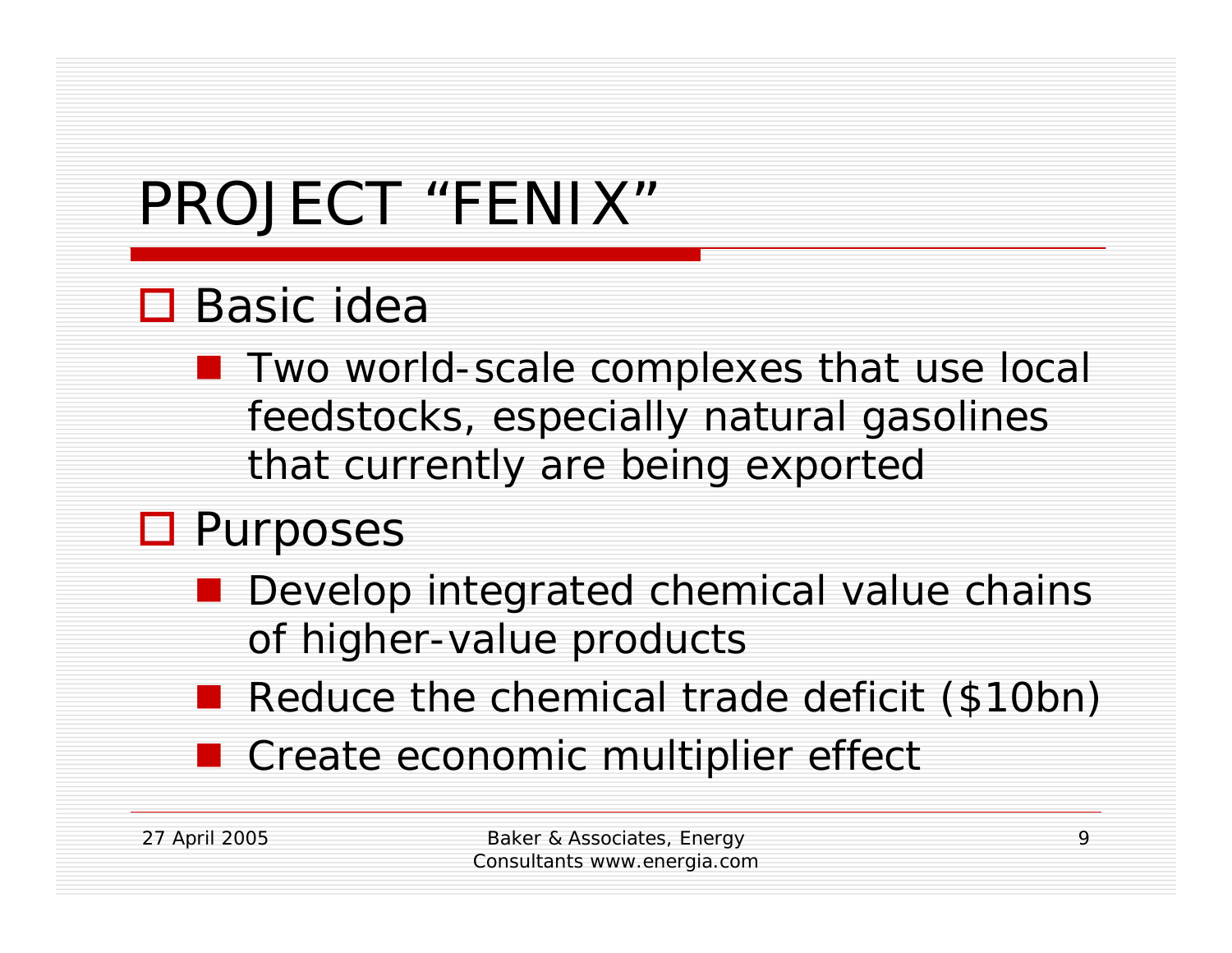# Profile of Fénix capacity

- □ Two petrochemical complexes
- □ Ethylene complex
	- 1 MM metric tons ethylene
	- 2 MM metric tons of derivatives
	- **I** Investment needed: US\$1.8 billion
- **□** Aromatics train
	- 1 MM metric tons capacity
	- **I** Investment needed: US\$800 million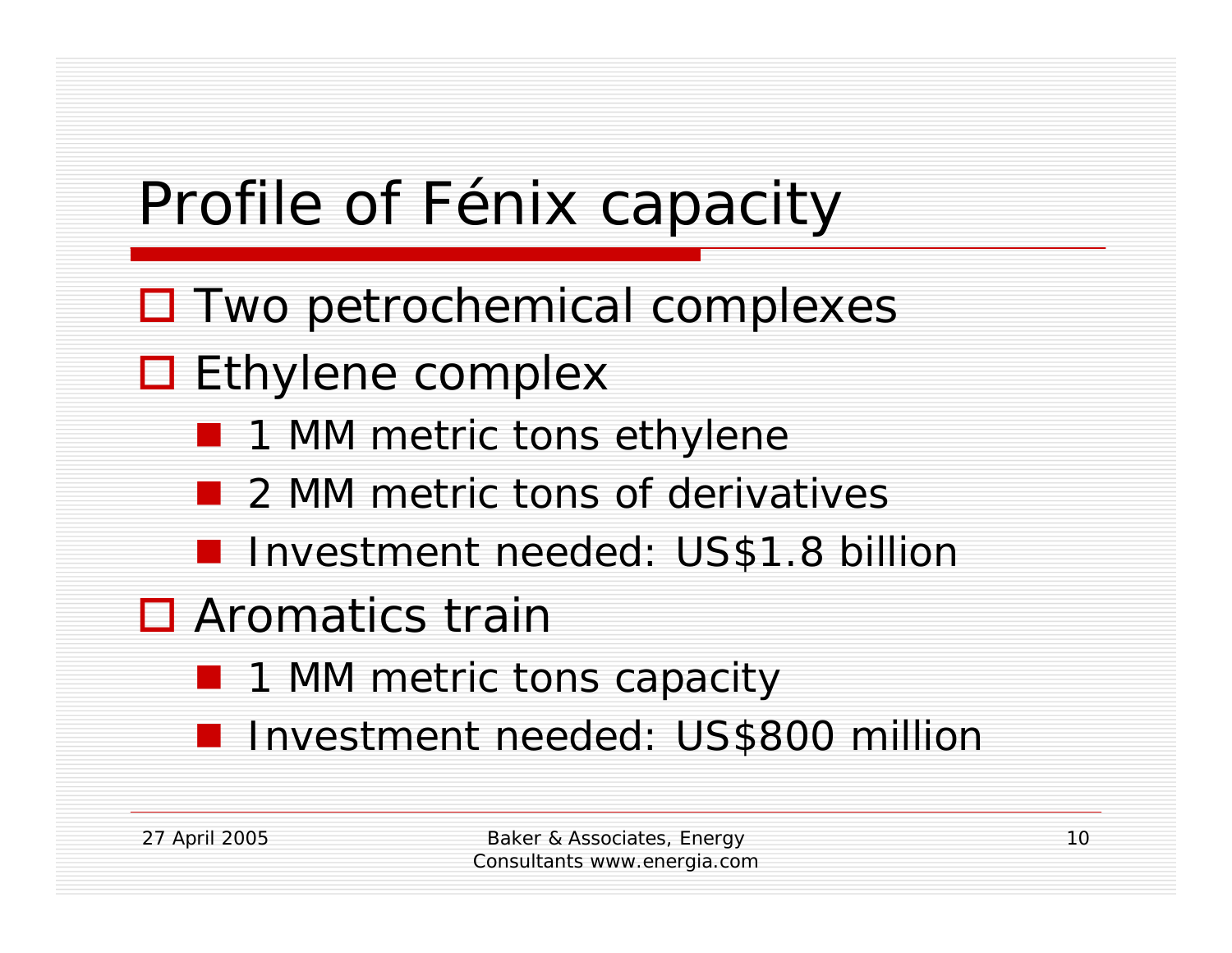# What Pemex offers investors?

- Role as off-taker of product
- Natural gas as feedstock, but at South Texas reference prices
- □ 80,000 b/d of natural gasolines as feedstock, but at Mont Belvieu prices
	- $\blacksquare$  On Nov. 29, 2004 Mont Belvieu = \$50.02/bbl
	- Same day, Pajaritos, Veracruz = \$48.50/bbl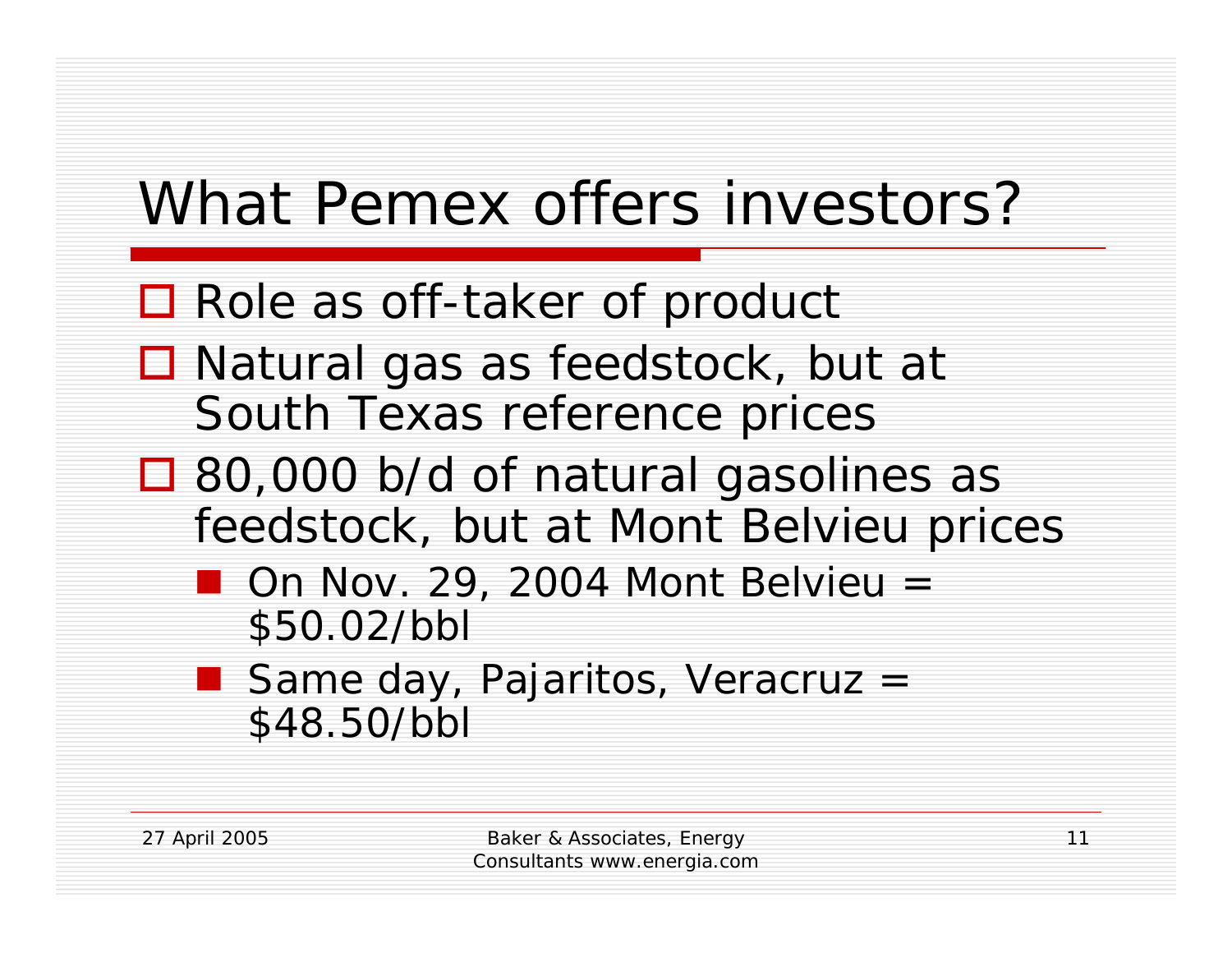### Initial list of Fénix prospects in 2003

- **- Dow (USA)**
- -**Basell (Holland)**
- -**Alfa (México)**
- **- Nova (Canada)**
- **- Idesa (México)**
- **- Repsol (Spain)**
- **- Sabic (Saudi Arabia)**
- **- Primex (México)**
- -**ExxonMobil (USA)**
- -**ENI (Italy)**
- -**Chevron Phillips (USA)**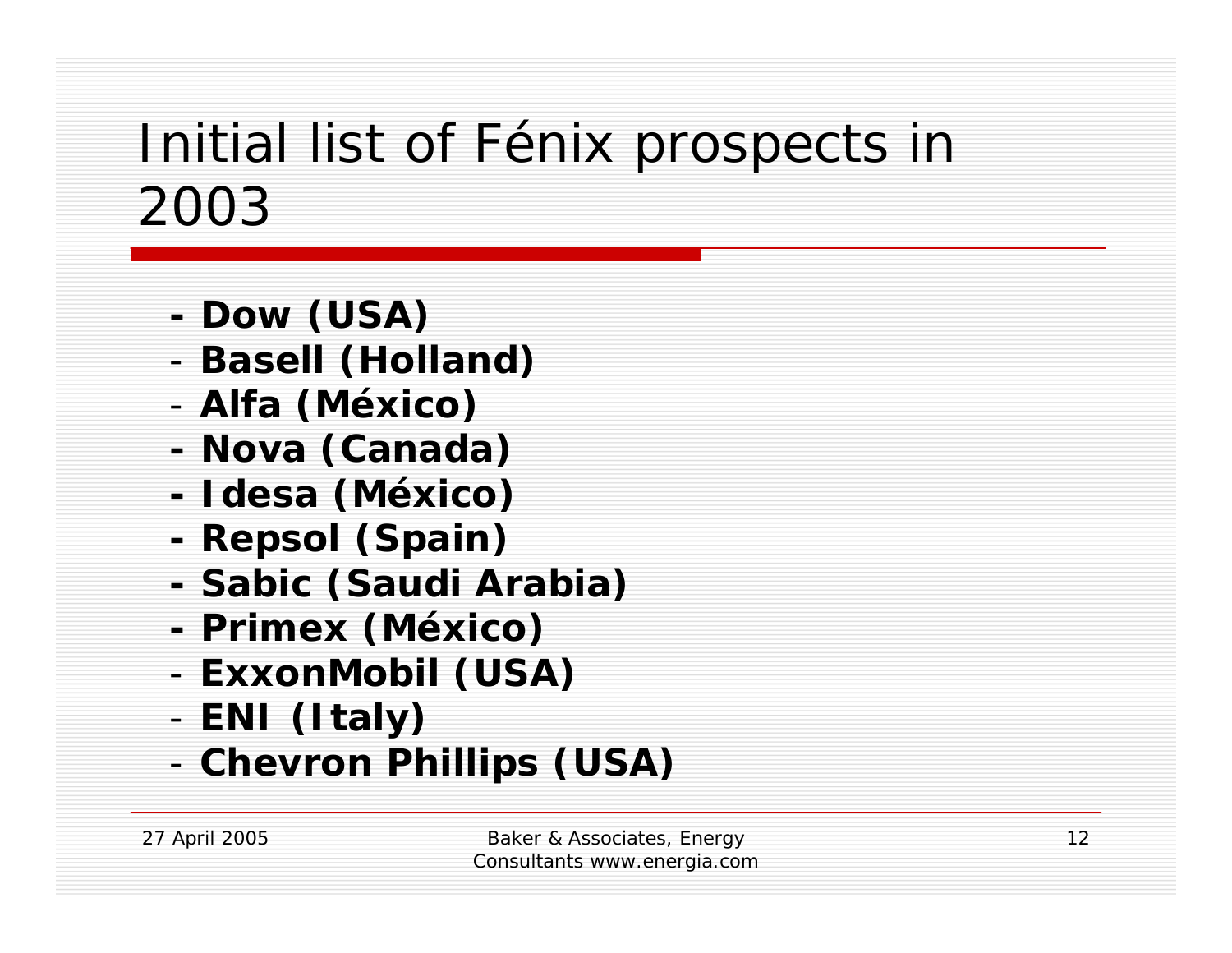### Pemex's partners in Fénix

### IDESA

**Nexican chemical company with wide experience** in intermediate petrochemicals

### INDELPRO

- **D** Joint venture of ALFA and BASELL
- **O** NOVA CHEMICALS
	- **Najor actor in ethylene, polyethylene & styrene**
- **O** PEMEX CHEMICALS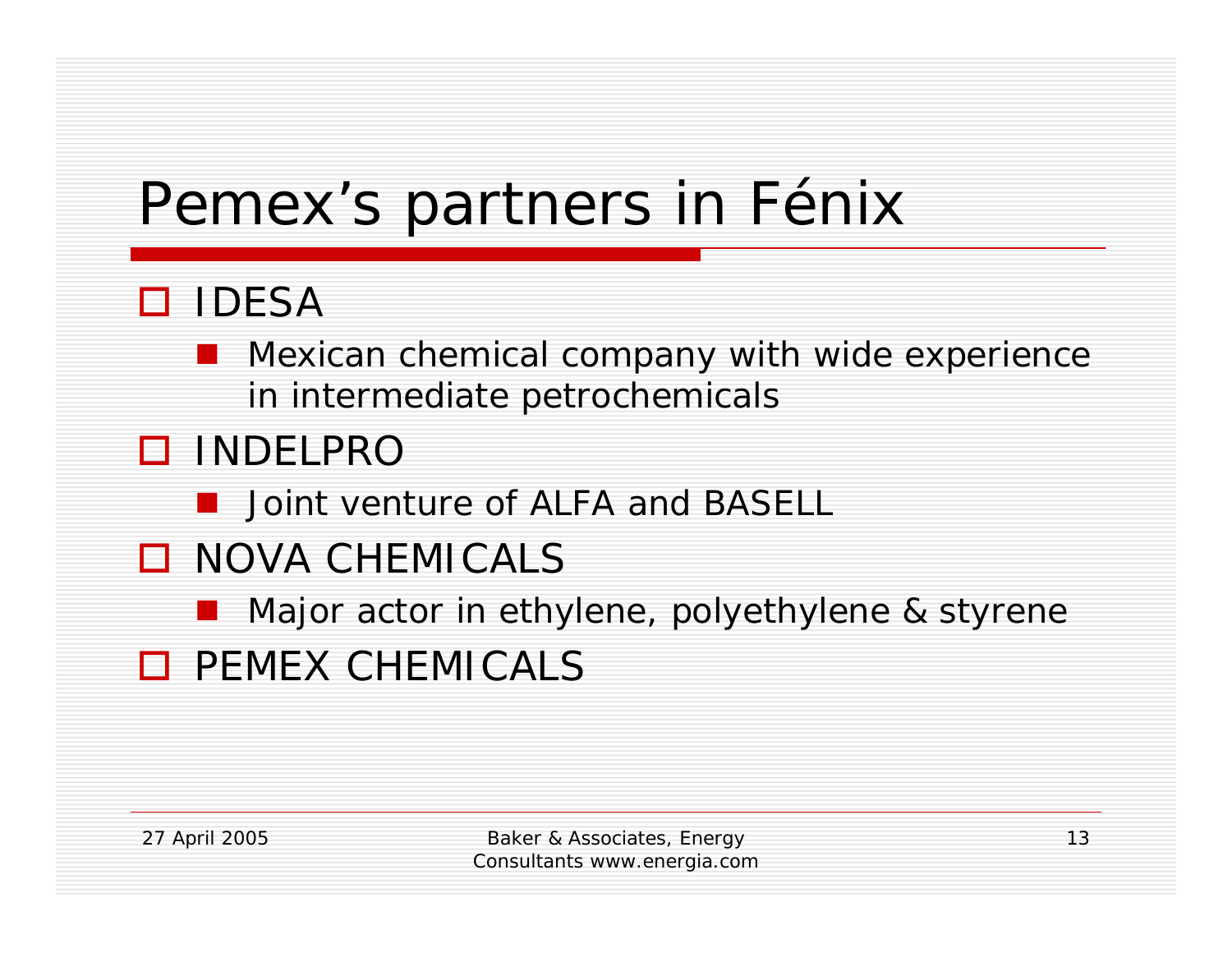### Quick review of Fénix press coverage in Mexico

- □ Output from our in-house database of online press reports on Mexico's oil and gas, power and chemical industries, and political environment
	- >10,000 records, mainly since 2003
	- Can search by topic, company or key word
	- Most (>95%) in Spanish
	- **Next slides show translated titles**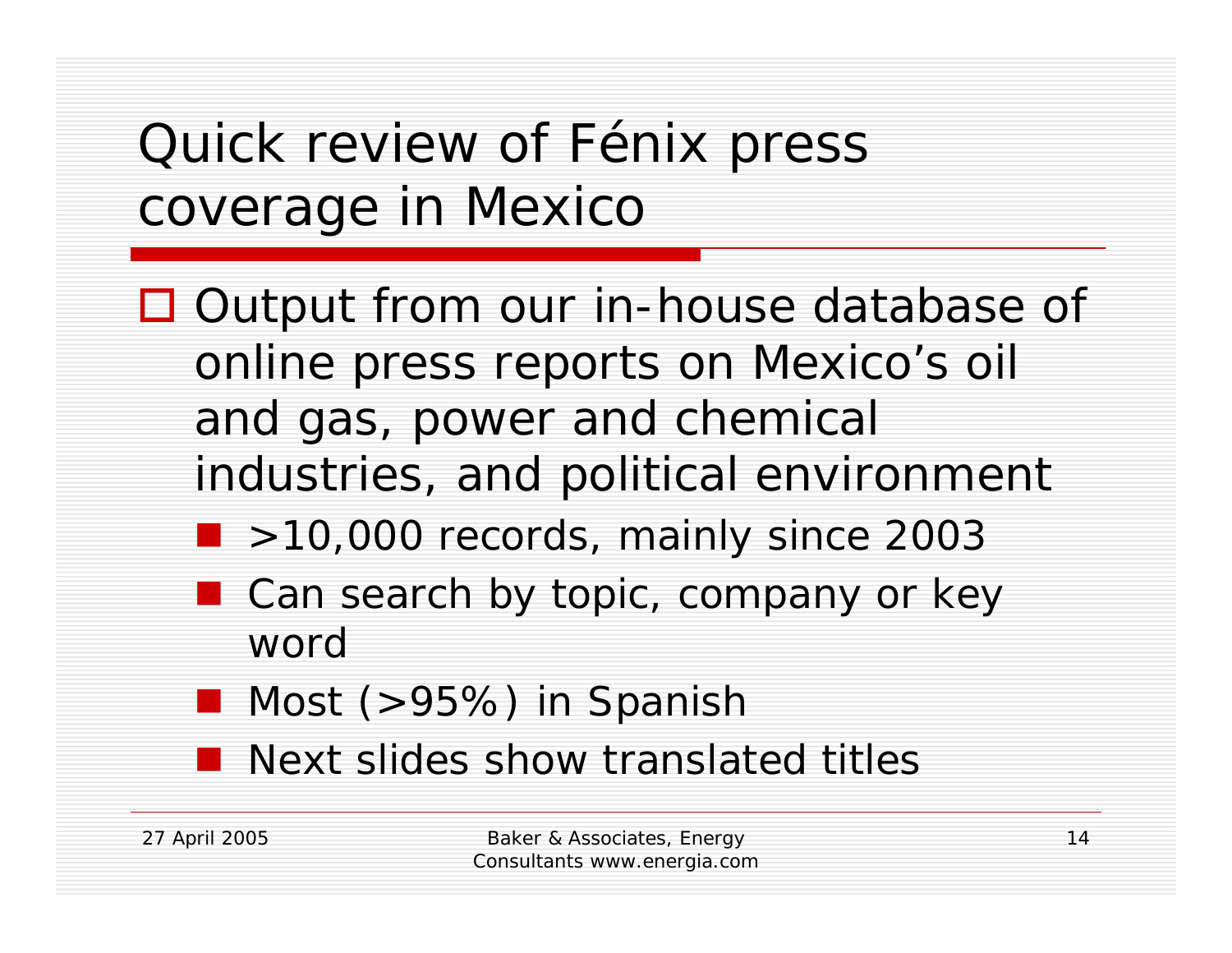

#### Project Fénix as told in the Mexican press

Titles 2003-05 translated

|       | Keyword for search: Fénix |  |
|-------|---------------------------|--|
| Title | File                      |  |

#### 2003

| April                                                                            |      |
|----------------------------------------------------------------------------------|------|
| Apr 07, 2003                                                                     |      |
| <1> Pemex pushes for joint venture with private capital for<br>chemicals venture | 1084 |
| <2> US\$2.8 billion to be needed to reactivate petrochemical<br>sector           | 1086 |
| May                                                                              |      |
| May 16, 2003                                                                     |      |
| <sup>&lt;3&gt;</sup> Fénix will not help Mexican plastics industry               | 1339 |
| May 21, 2003                                                                     |      |
| <4> Plan to reactivate petrochemical industry is postponed until<br>July         | 1381 |
| June                                                                             |      |
| Jun 24, 2003                                                                     |      |
| <5> Chemical companies want Pemex to offer long-term<br>feedstock contracts      | 2126 |
| July                                                                             |      |
| Jul 02, 2003                                                                     |      |
| <6> Ethane pricing puts Fénix project in danger                                  | 2178 |
| Jul 11, 2003                                                                     |      |
| <7> Veracruz lobbies to site Fénix in Coatzacoalcos                              | 2251 |
| المستور والمستورة والمناور                                                       |      |

#### **August**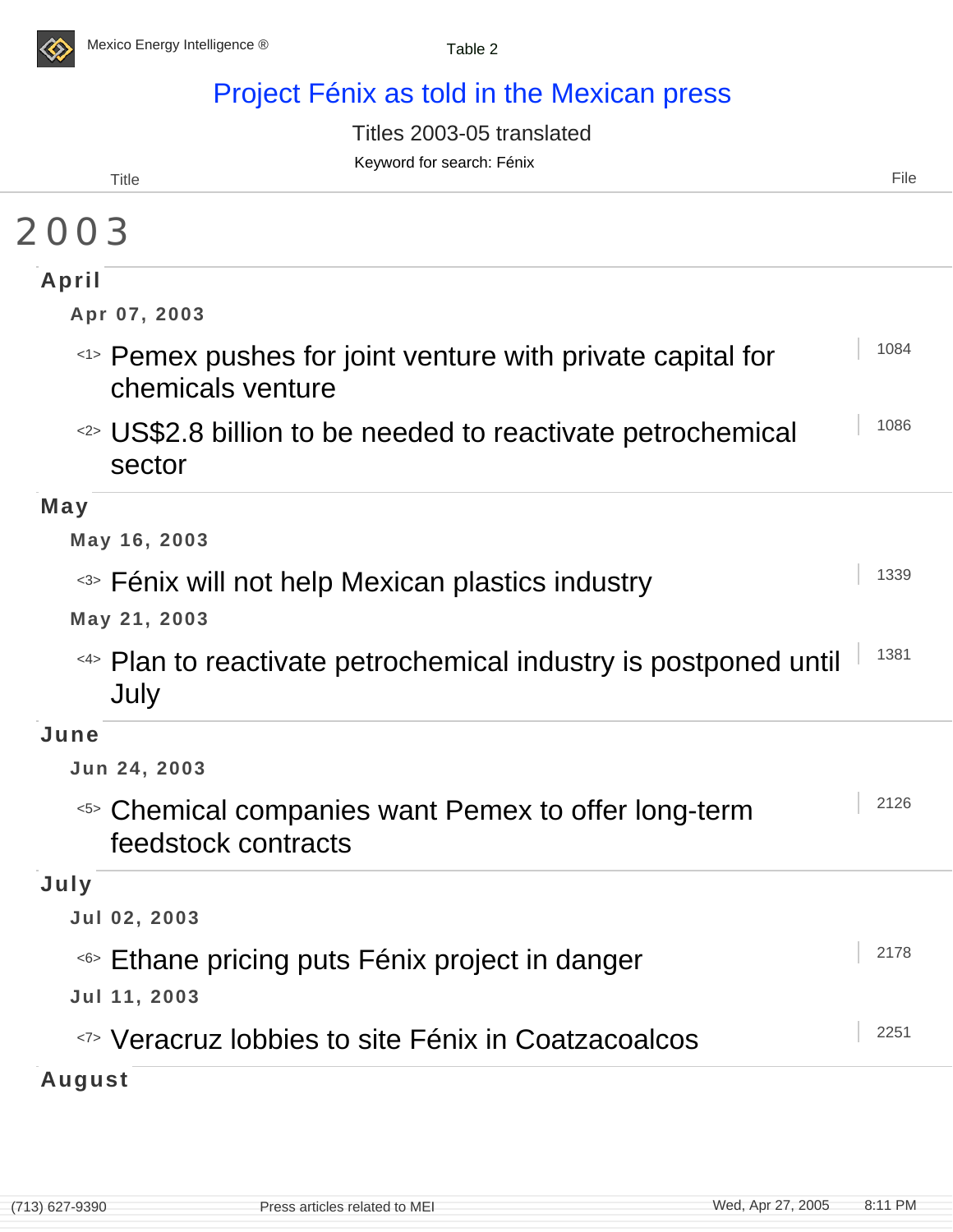

| <b>Title</b>                                                                       | File  |
|------------------------------------------------------------------------------------|-------|
| Aug 12, 2003                                                                       |       |
| <8> Industry supports Fénix: José de Jesés Valdés                                  | 10349 |
| Aug 27, 2003                                                                       |       |
| <%> Altamira, sidelined in Pemex's Fénix plans                                     | 2613  |
| October                                                                            |       |
| Oct 14, 2003                                                                       |       |
| <10> Fénix to be located in Coatzacoalcos                                          | 2838  |
| Oct 23, 2003                                                                       |       |
| <11> Improvements in Pemex Chemicals: Osegueda                                     | 10350 |
| Oct 31, 2003                                                                       |       |
| <12> Affiliates of Pemex Chemicals to be rejoined, closing<br>obsolete plants: Fox | 3204  |
| <13> Repsol, Shell and Exxon could participate in Project Fénix                    | 10334 |
| November                                                                           |       |
| Nov 03, 2003                                                                       |       |
| <14> Fénix: A project Fox inherited from 3 PRI administrations                     | 3236  |
| Nov 04, 2003                                                                       |       |
| <15> Pemex to receive proposals for Fénix in 2004                                  | 3243  |
| Nov 14, 2003                                                                       |       |
| <16> Plastics industry to be helped by Fénix                                       | 3469  |
| Nov 18, 2003                                                                       |       |
| <17> Pemex record tax contribution; overview of Project Fénix                      | 10351 |
|                                                                                    |       |

#### 2004

**February**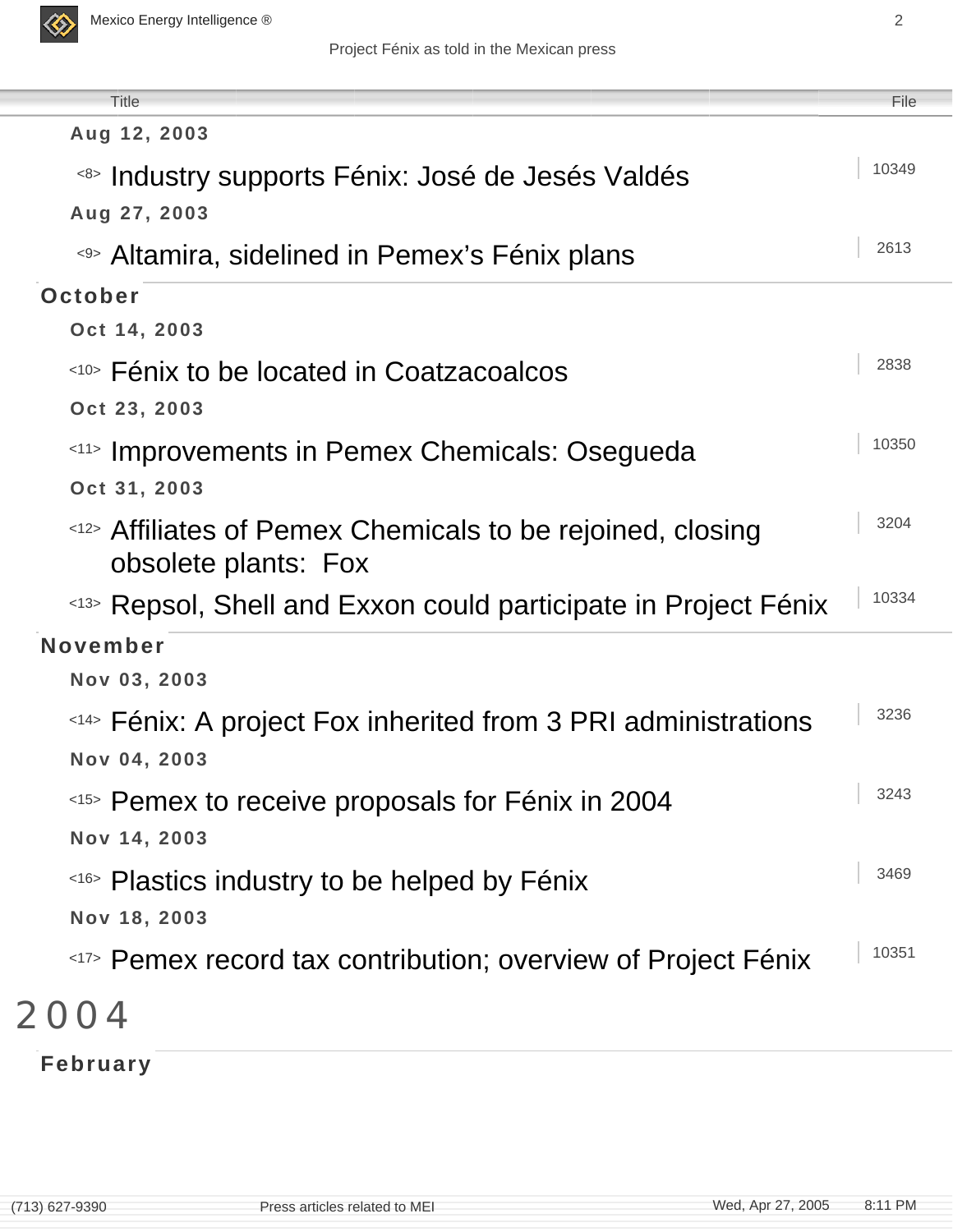

| <b>Title</b><br>Feb 25, 2004                                                            | File  |
|-----------------------------------------------------------------------------------------|-------|
| <18> Coatzacoalcos is best for Fénix                                                    | 5293  |
| Feb 27, 2004                                                                            |       |
|                                                                                         | 4801  |
| <19> Veracruz offers tax exemptions for Fénix                                           |       |
| <b>March</b>                                                                            |       |
| Mar 05, 2004                                                                            | 4929  |
| <20> April 5 Pemex to open bids for Fénix                                               |       |
| April                                                                                   |       |
| Apr 19, 2004                                                                            |       |
| <21> Tamaulipas offers advantages for Fénix                                             | 5235  |
| May                                                                                     |       |
| May 07, 2004                                                                            |       |
| <22> Fénix: 2 complexes with US\$2.5 billion to be invested                             | 10314 |
| May 11, 2004                                                                            |       |
| <23> 8 companies interested in Fénix                                                    | 5354  |
| May 20, 2004                                                                            |       |
| <24> Sad history of petrochemcials: Fénix the hope and in June<br>partners to be chosen | 5440  |
| May 31, 2004                                                                            |       |
| <25> Pemex needs US\$2.6 for Fénix                                                      | 5657  |
| June                                                                                    |       |
| Jun 11, 2004                                                                            |       |
| <26> Petrobras: interested in business with Pemex<br>Petrochemicals                     | 5878  |
| July                                                                                    |       |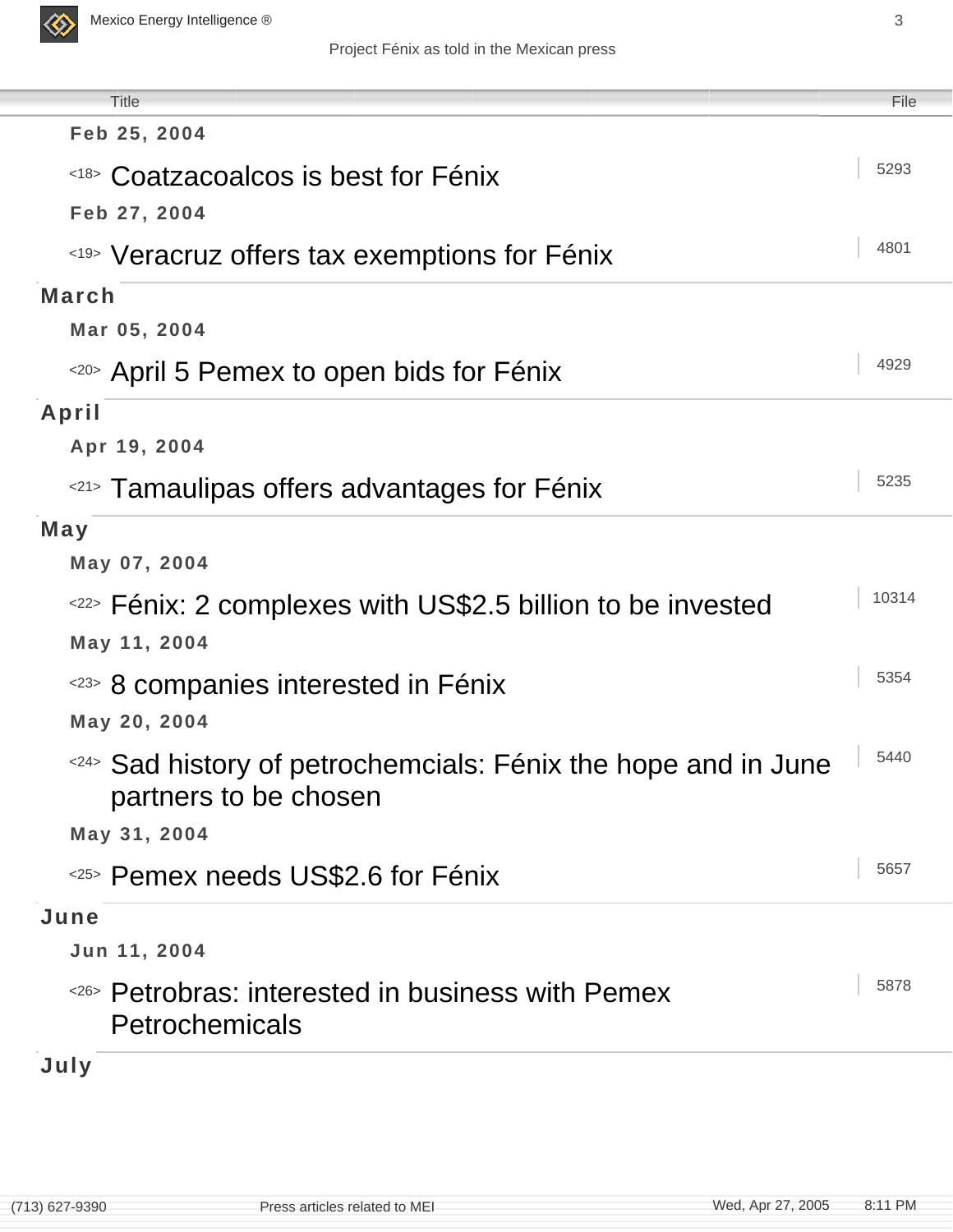

| <b>Title</b>                                                                                         | File |  |
|------------------------------------------------------------------------------------------------------|------|--|
| Jul 06, 2004                                                                                         |      |  |
| <27> Veracruz and Tamaulipas campaign for location of Fénix                                          | 6228 |  |
| Jul 12, 2004                                                                                         |      |  |
| <28> International companies to decide location of Project Fénix                                     | 6295 |  |
| <29> Partners negotiate investment in Fénix                                                          | 6298 |  |
| <30> 11 companies interested in constructing Fénix in Veracruz                                       | 6306 |  |
| Jul 27, 2004                                                                                         |      |  |
| <sup>&lt;31</sup> > Siting of Fénix to be decided in October                                         | 6512 |  |
| Jul 29, 2004                                                                                         |      |  |
| <32> Coatzacoalcos and Altamira want Fénix project                                                   | 6535 |  |
| August                                                                                               |      |  |
| Aug 16, 2004                                                                                         |      |  |
| <sup>&lt;33&gt;</sup> Outside party evaluation of siting options of Fénix:<br>Veracruz or Tamaulipas | 6763 |  |
| Aug 25, 2004                                                                                         |      |  |
| <34> IDESA to participate in Fénix                                                                   | 6969 |  |
| Aug 31, 2004                                                                                         |      |  |
| <35> Pemex studies option of dividing Project Fénix                                                  | 7038 |  |
| September                                                                                            |      |  |
| Sep 13, 2004                                                                                         |      |  |
| <36> Fénix to stay in Veracruz                                                                       | 7250 |  |
| Sep 15, 2004                                                                                         |      |  |
| <37> Uncertainty about the siting of Fénix                                                           | 7314 |  |
| October                                                                                              |      |  |
| Oct 11, 2004                                                                                         |      |  |
| <38> 6 companies compete for Fénix                                                                   | 7657 |  |
|                                                                                                      |      |  |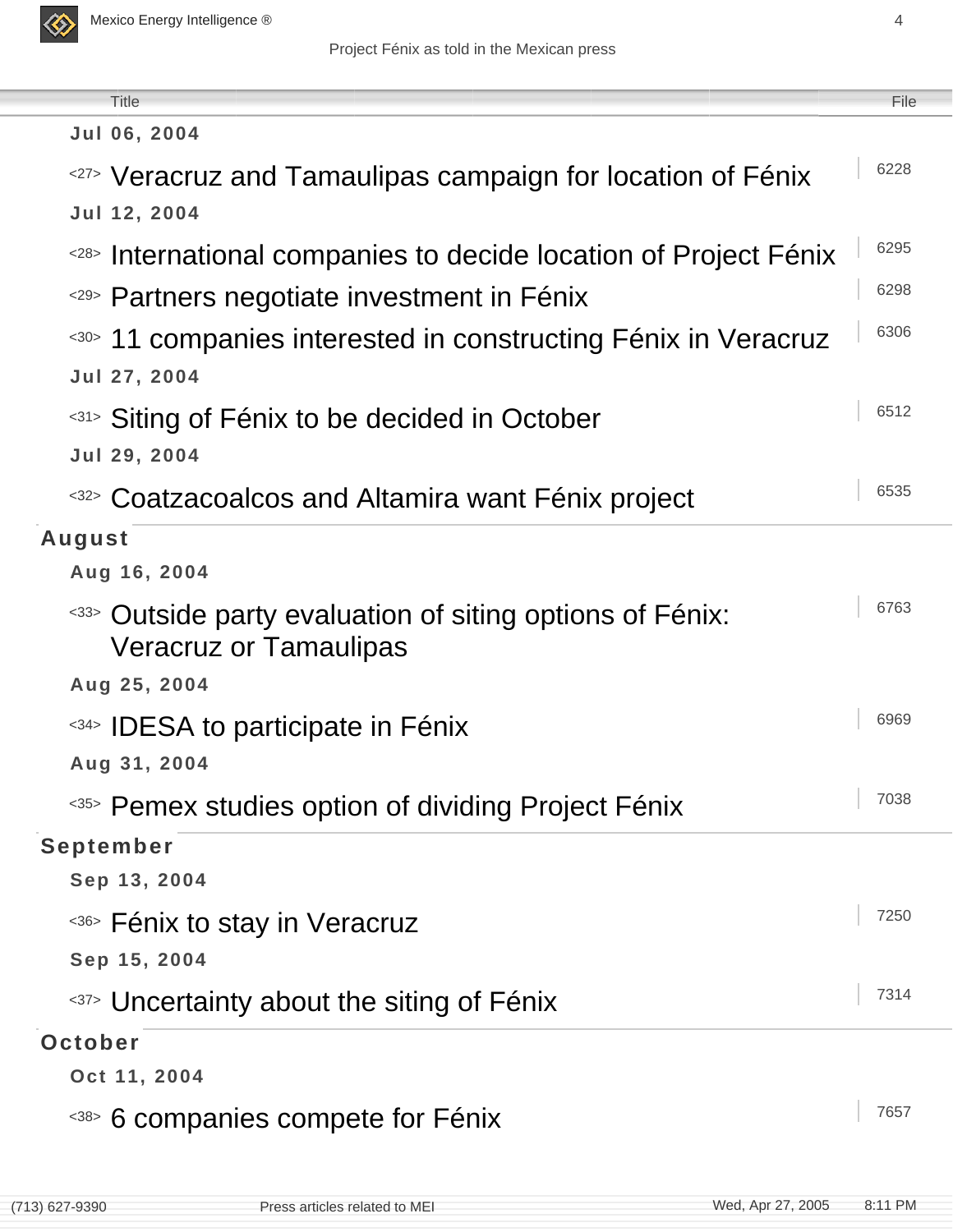

| <b>Title</b>                                             | File  |
|----------------------------------------------------------|-------|
| Oct 13, 2004                                             |       |
| <39> Decision on Fénix delayed                           | 7712  |
| Oct 15, 2004                                             |       |
| <40> Soon--the names of the investors in Fénix           | 7757  |
| <41> Advantages of Fénix in Coatzacoalcos                | 7765  |
| Oct 21, 2004                                             |       |
| <42> New consortium: Nova, Alfa, Idesa and Pemex         | 7856  |
| <43> Fénix for two Mexican companies and one Canadian    | 7868  |
| Oct 22, 2004                                             |       |
| <44> Investors in Fénix announced: Nova, Alfa, IDESA and | 7877  |
| Pemex                                                    | 7882  |
| <45> Importance of Fénix: reduce imports by 1/3          |       |
| <46> Part of Fénix output to be for export               | 7883  |
| <47> Fénix output to replace imports of US\$3 billion    | 7885  |
| Oct 24, 2004                                             |       |
| <48> Mistrust about Pemex-investor relationships         | 7921  |
| Oct 25, 2004                                             | 7923  |
| <49> Seat of Fénix to be decided in 8 months             |       |
| Oct 26, 2004                                             | 7964  |
| <50> Oil Union: Excluded from Project Fénix              | 10305 |
| <51> Tabasco seeks Fénix project                         |       |
| Oct 27, 2004                                             | 10341 |
| < <sup>52</sup> > Fénix: site location in dispute        |       |
| Oct 28, 2004                                             | 7989  |
| <53> Pemex to take 49% of Fénix                          |       |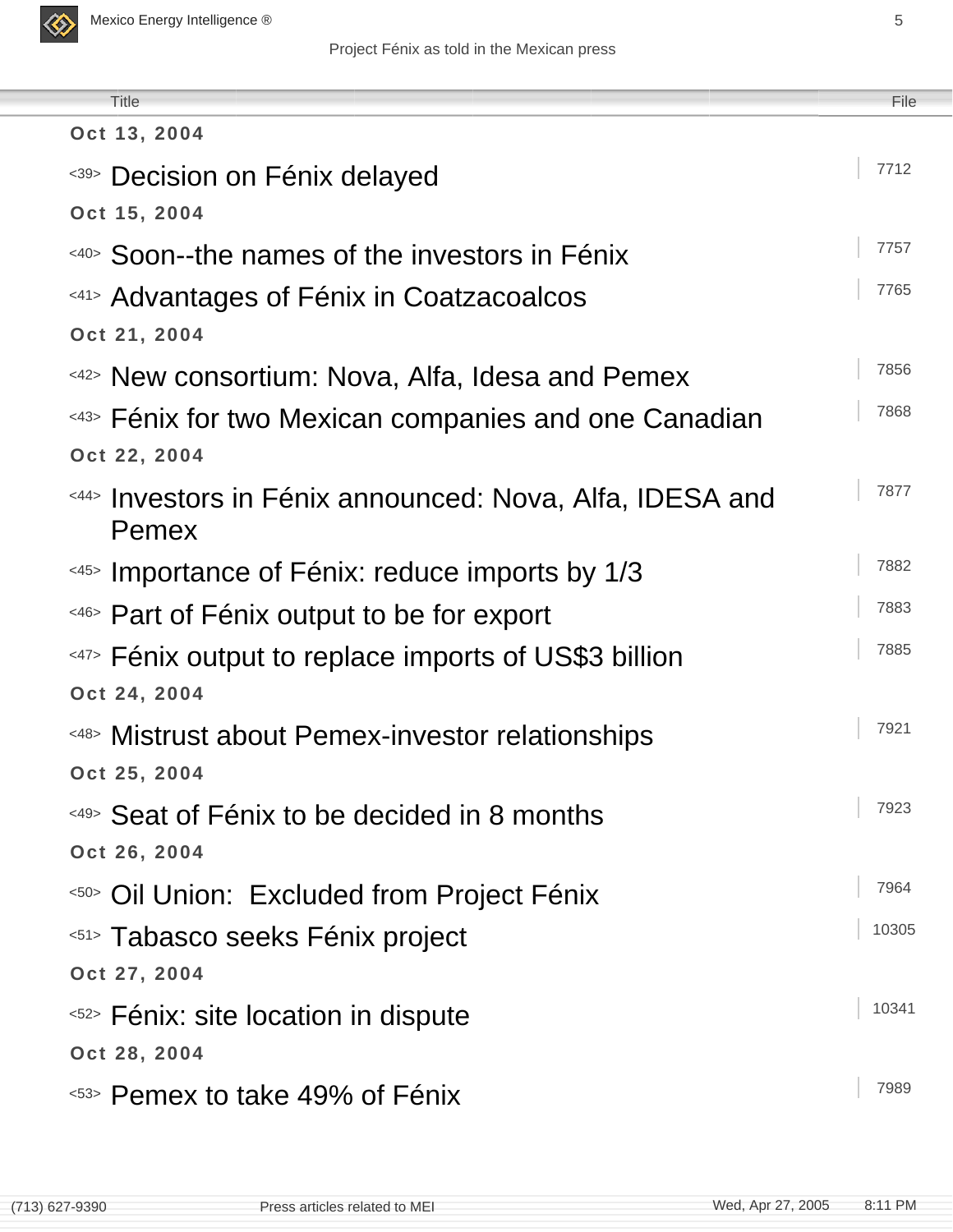

| <b>Title</b>                                                                     | File |
|----------------------------------------------------------------------------------|------|
| Oct 31, 2004                                                                     |      |
| <54> PRI senators ask that doubts be cleared up about Project<br>Fénix           | 8011 |
| November                                                                         |      |
| Nov 16, 2004                                                                     |      |
| < <sup>55</sup> > Petrochemicals: Is Fénix the salvation?                        | 8348 |
| Nov 29, 2004                                                                     |      |
| <56> ANIQ's controversy with Fénix investors                                     | 8645 |
| Nov 30, 2004                                                                     |      |
| <57> Project Fénix delayed until April [2005]                                    | 8794 |
| December                                                                         |      |
| Dec 10, 2004                                                                     |      |
| < <sup>58&gt;</sup> Veracruz intensifies its lobbying to have Fénix              | 9112 |
| 2005                                                                             |      |
| January                                                                          |      |
| Jan 08, 2005                                                                     |      |
| <59> "Project Fénix does not exist" Rafael De Celis                              | 9329 |
| Jan 11, 2005                                                                     |      |
| Private capital wants greater participation of Pemex in<br><60>                  | 9260 |
| Fénix                                                                            |      |
| <b>February</b>                                                                  |      |
| Feb 03, 2005                                                                     |      |
| <sup>&lt;61&gt;</sup> Fénix is not dead: Fernando Elizondo [Energy Minister]     | 9585 |
| Feb 12, 2005                                                                     |      |
| <sup>&lt;62&gt;</sup> Pemex to reduce its equity from 49 to 20% in Project Fénix | 9657 |
| <b>March</b>                                                                     |      |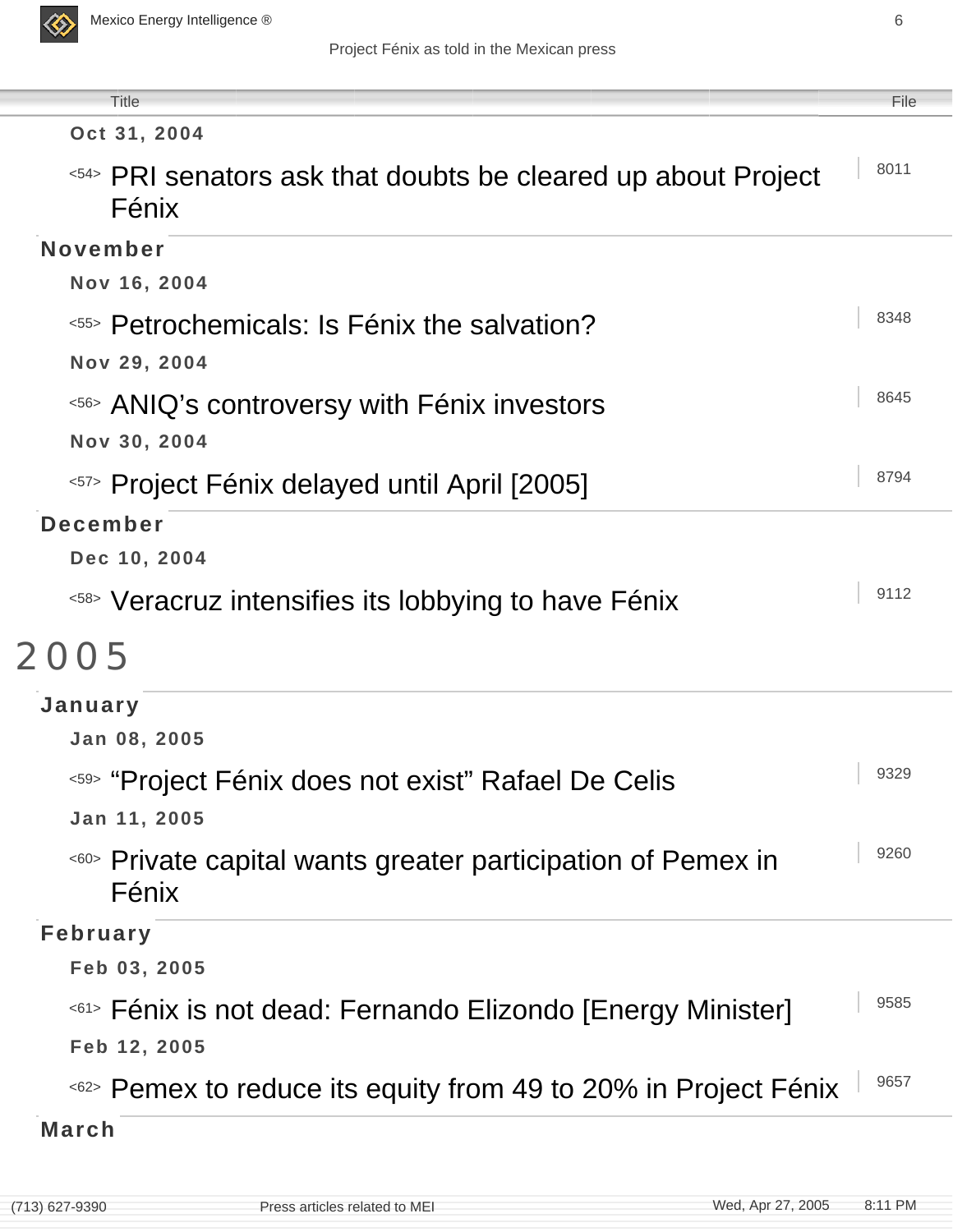

| <b>Title</b>                                                                       | File  |
|------------------------------------------------------------------------------------|-------|
| Mar 27, 2005                                                                       |       |
| <sup>&lt;63&gt;</sup> Project Fénix will have an economic multiplier effect        | 10321 |
| Mar 30, 2005                                                                       |       |
| <64> Feedstocks for Proyect Fénix will be studied                                  | 10318 |
| April                                                                              |       |
| Apr 06, 2005                                                                       |       |
| <65> Project Fénix is still alive: Eugenio Hernández [Gov. State<br>of Tamaulipas] | 10322 |
| Apr 22, 2005                                                                       |       |
| <66> Pemex's Project Fénix is postponed                                            | 10317 |
| Apr 23, 2005                                                                       |       |
| <67> Project Fénix is postponed on account of natural gas<br>pricing               | 10316 |
| Apr 24, 2005                                                                       |       |
| <68> "Project Fénix is more alive than ever"                                       | 10315 |
| Apr 26, 2005                                                                       |       |
| <69> World Bank delays report on Fénix                                             | 10348 |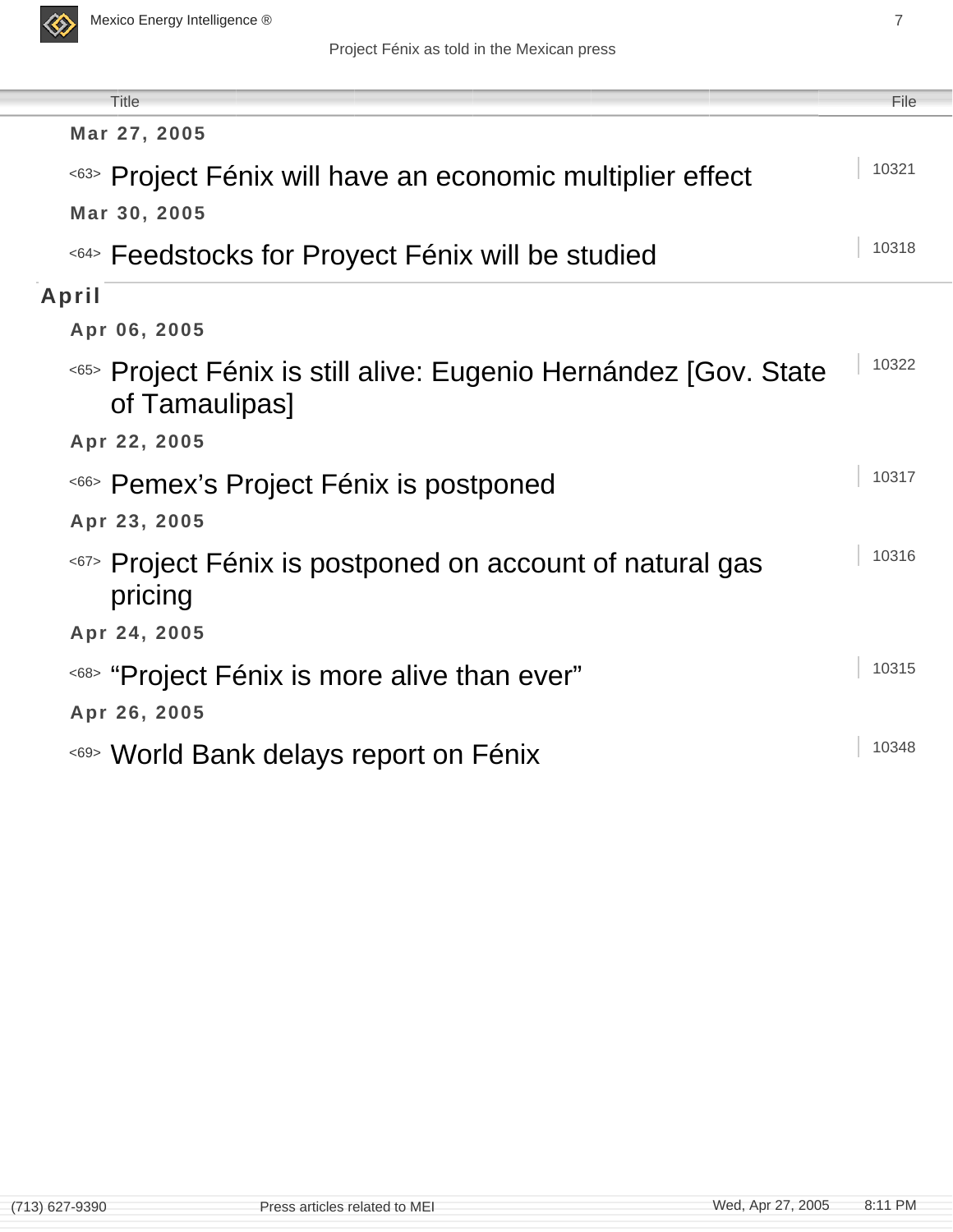# Why has Fénix been delayed?

#### □ Pemex feedstock pricing

- Policy gridlock over transfer pricing
- Investors want 20% discount over Mont Belvieu
- Natural gas pricing methodology in dispute

#### **D** Plant location

- Fierce competition between Altamira and Coatzacoalcos; location not yet decided
- □ Long-term contracts
	- **Pemex is unwilling to sign long-term feedstock** contracts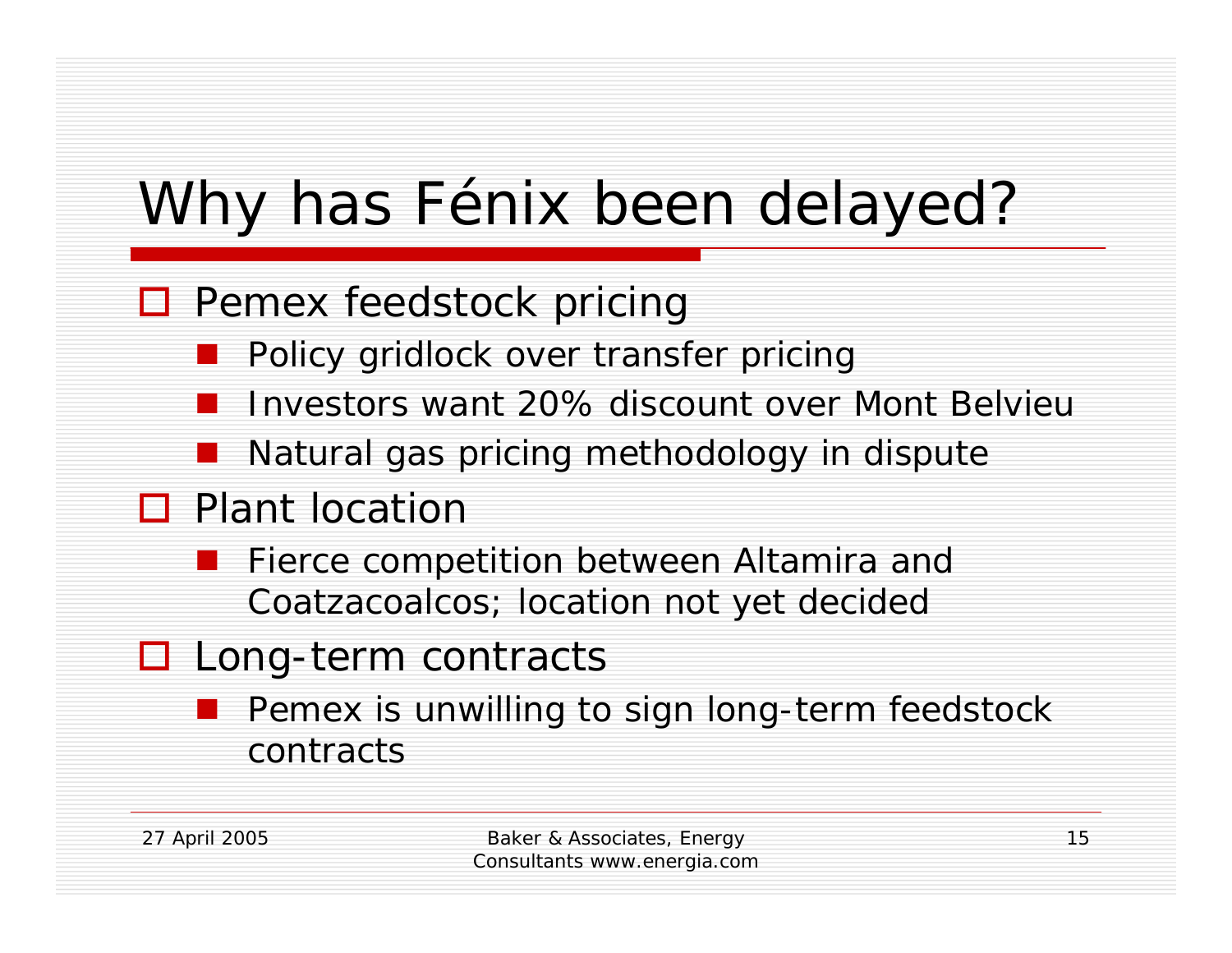### Null hypothesis: Mexico becomes threat to U.S. Gulf producers

- **□** If built, a world-scale ethylene and aromatics complex will impact prices and investment plans of other producers
- $\square$  In relation to the Mexican plastics market, there may be a small logistics advantage compared to Gulf Coast producers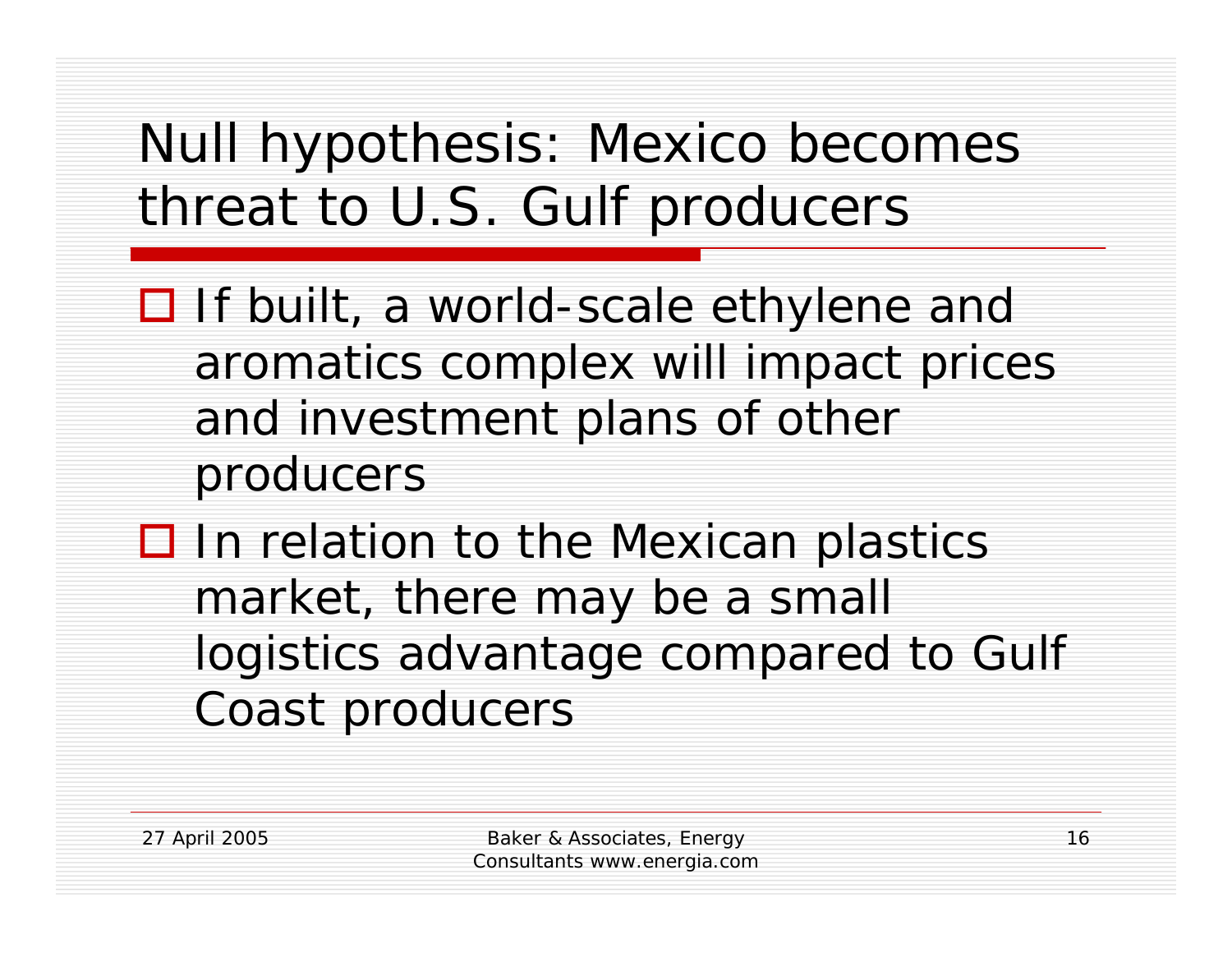### Null hypothesis: Mexico becomes threat to U.S. Gulf producers

- **□** But, to have a long-term advantage over competitors, the project needs incentives in feedstock and energy prices
- □ These key topics are still on the table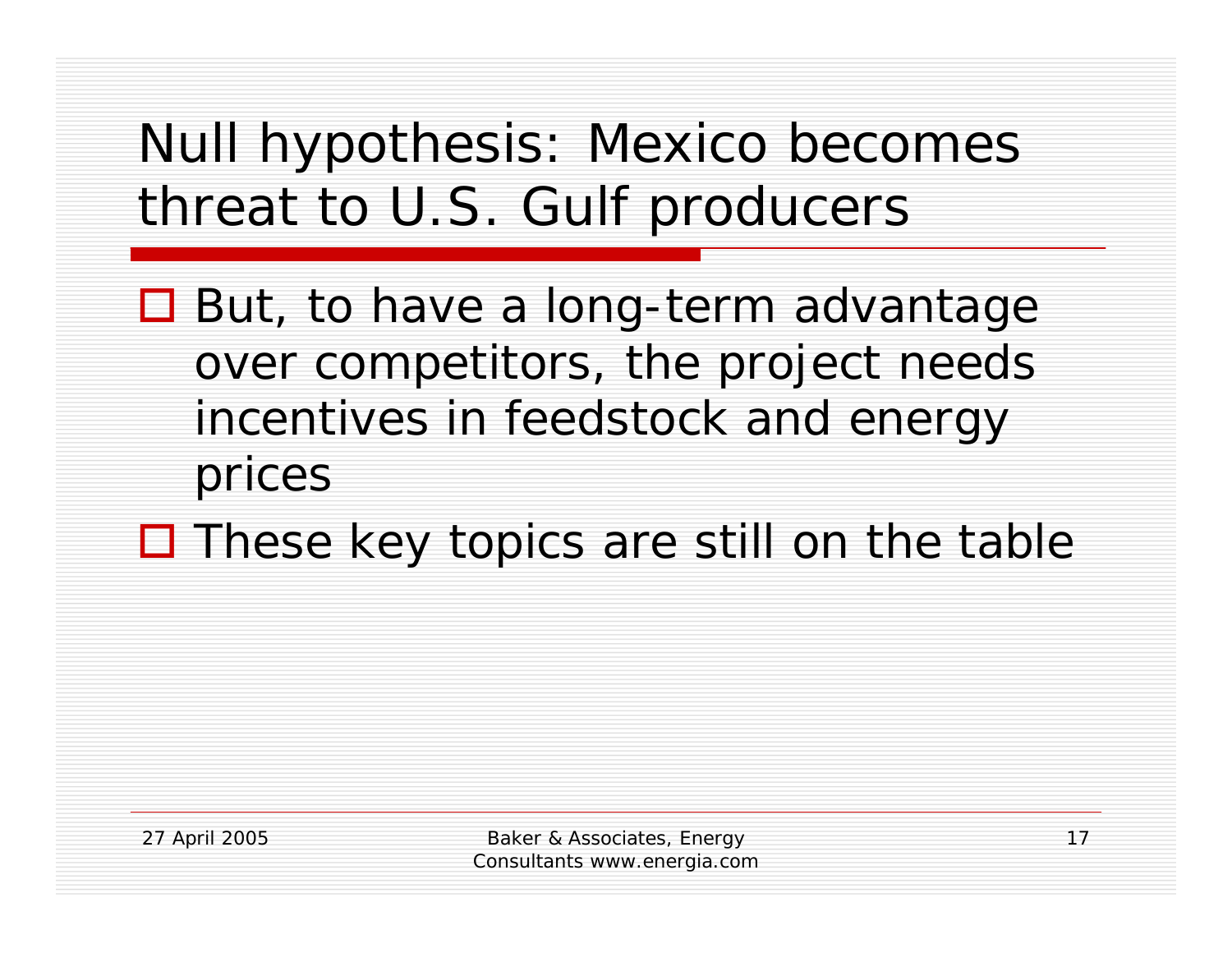# Political risk analysis

- **□ Presidential election of 2006 politicizes** 
	- Plant location decision
	- Long-term feedstock contracts
	- Country-risk for foreign investors
- **□** If winner in 2006 is a leftist government (PRD), may result in cancellation of the project or in pragmatic market reforms
- Mexico to remain strong market for chemical exports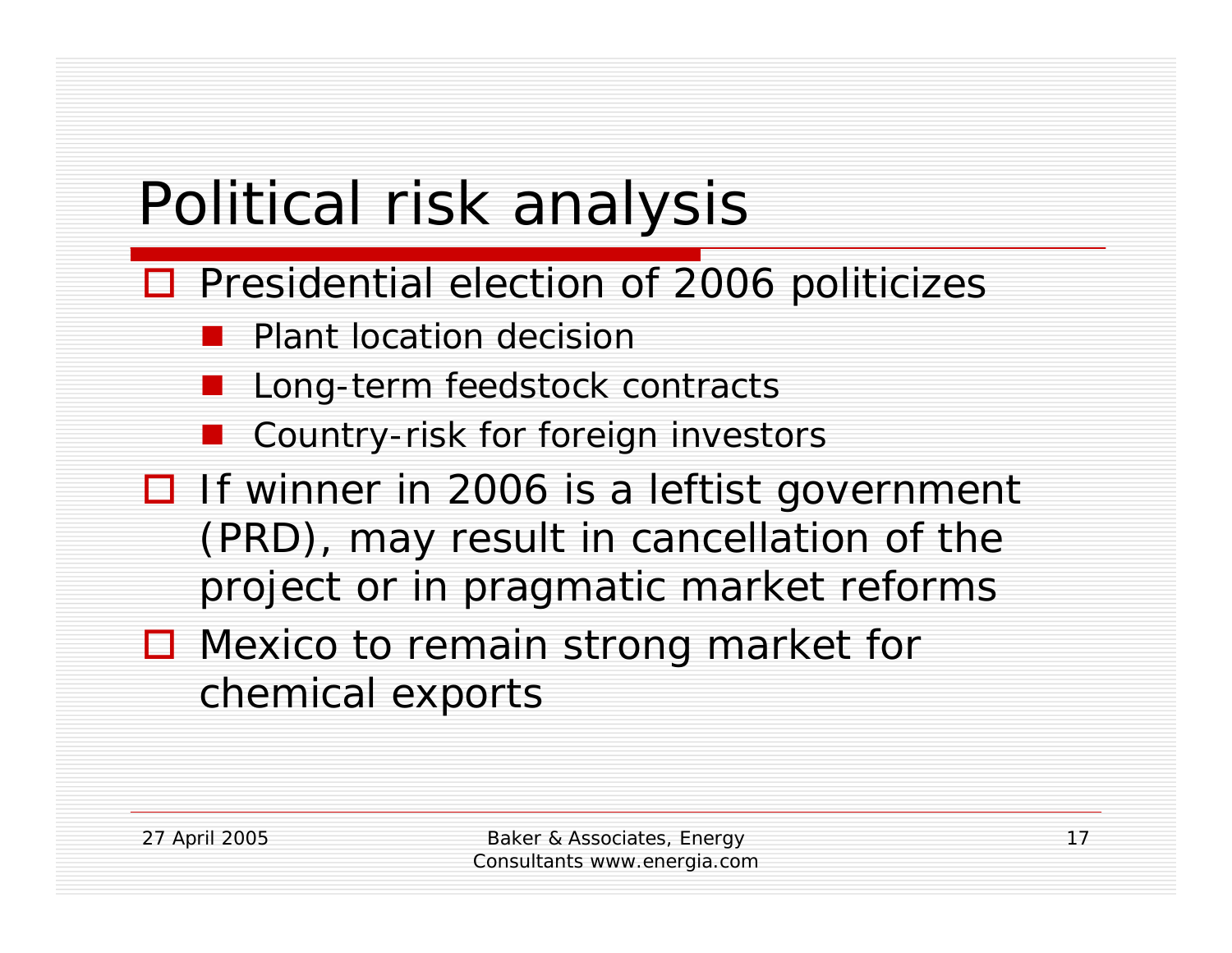# Conclusions

- □ Fénix negotiations probably will not be concluded by end of Fox term on November 30, 2006
- □ Therefore, the threat to Gulf Coast producers from Mexico is not imminent
- Venezuela has open options, but must decide among political and economic priorities